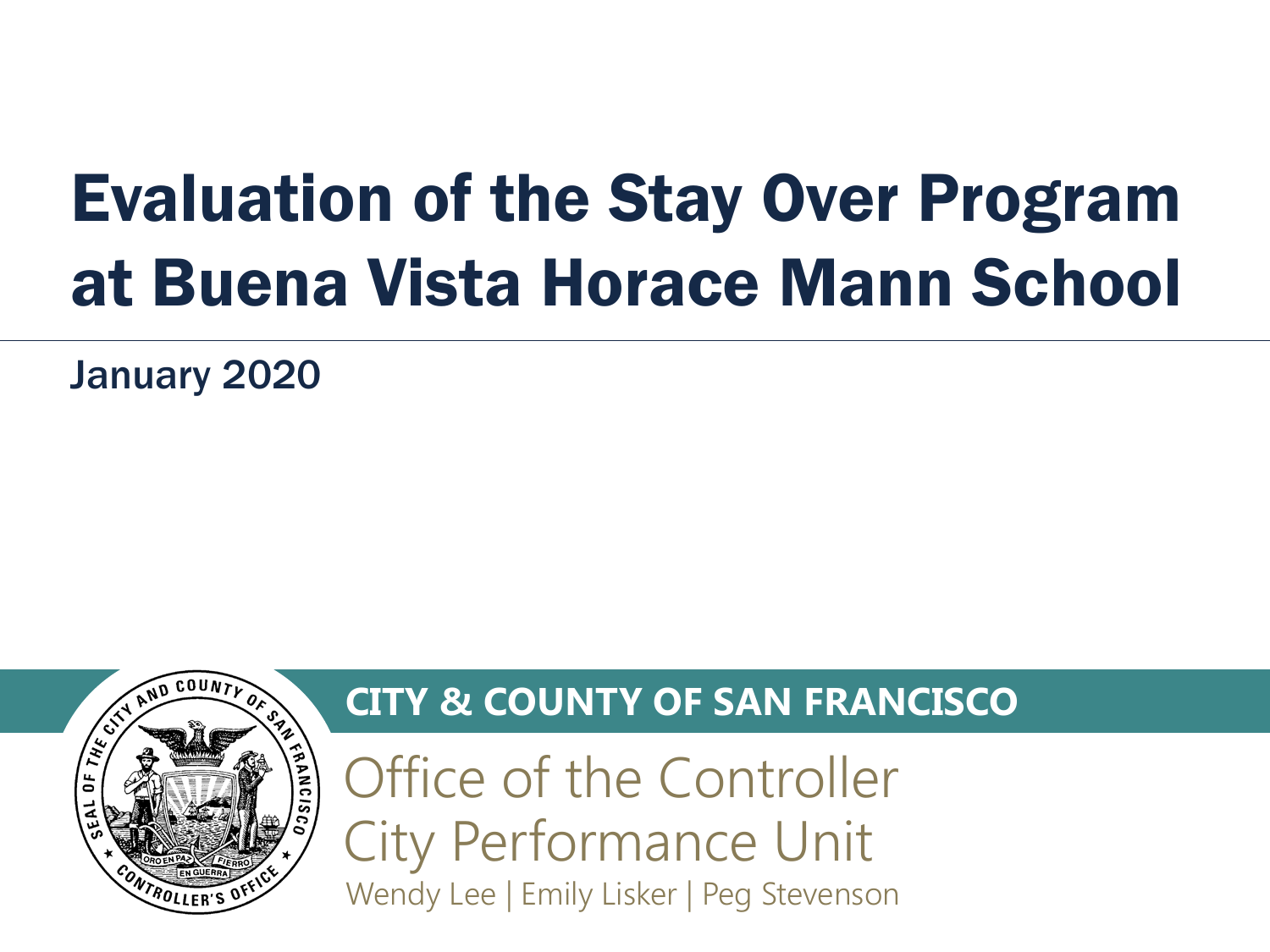# **About City Performance**

The City Services Auditor (CSA) was created in the Office of the Controller through an amendment to the San Francisco City Charter that was approved by voters in November 2003. Within CSA, City Performance ensures the City's financial integrity and promotes efficient, effective, and accountable government.

City Performance Goals:

- City departments make transparent, data-driven decisions in policy development and operational management.
- City departments align programming with resources for greater efficiency and impact.
- City departments have the tools they need to innovate, test, and learn.

To download this presentation, visit: **http://openbook.sfgov.org/webreports/search.aspx**

For all press inquiries, please email [CON.media@sfgov.org](mailto:CON.media@sfgov.org) For questions about the evaluation, please contact Wendy Lee at [wendy.lee2@sfgov.org](mailto:wendy.lee2@sfgov.org)

Or visit [http://www.sfcontroller.org](http://www.sfcontroller.org/) @[SFcontroller](https://twitter.com/sfcontroller)



City Performance Team Emily Lisker Wendy Lee

Department of Homelessness and Supportive Housing Team Elisabet Medina Scott Walton

Board of Supervisors Team Carolyn Goossen Hillary Ronen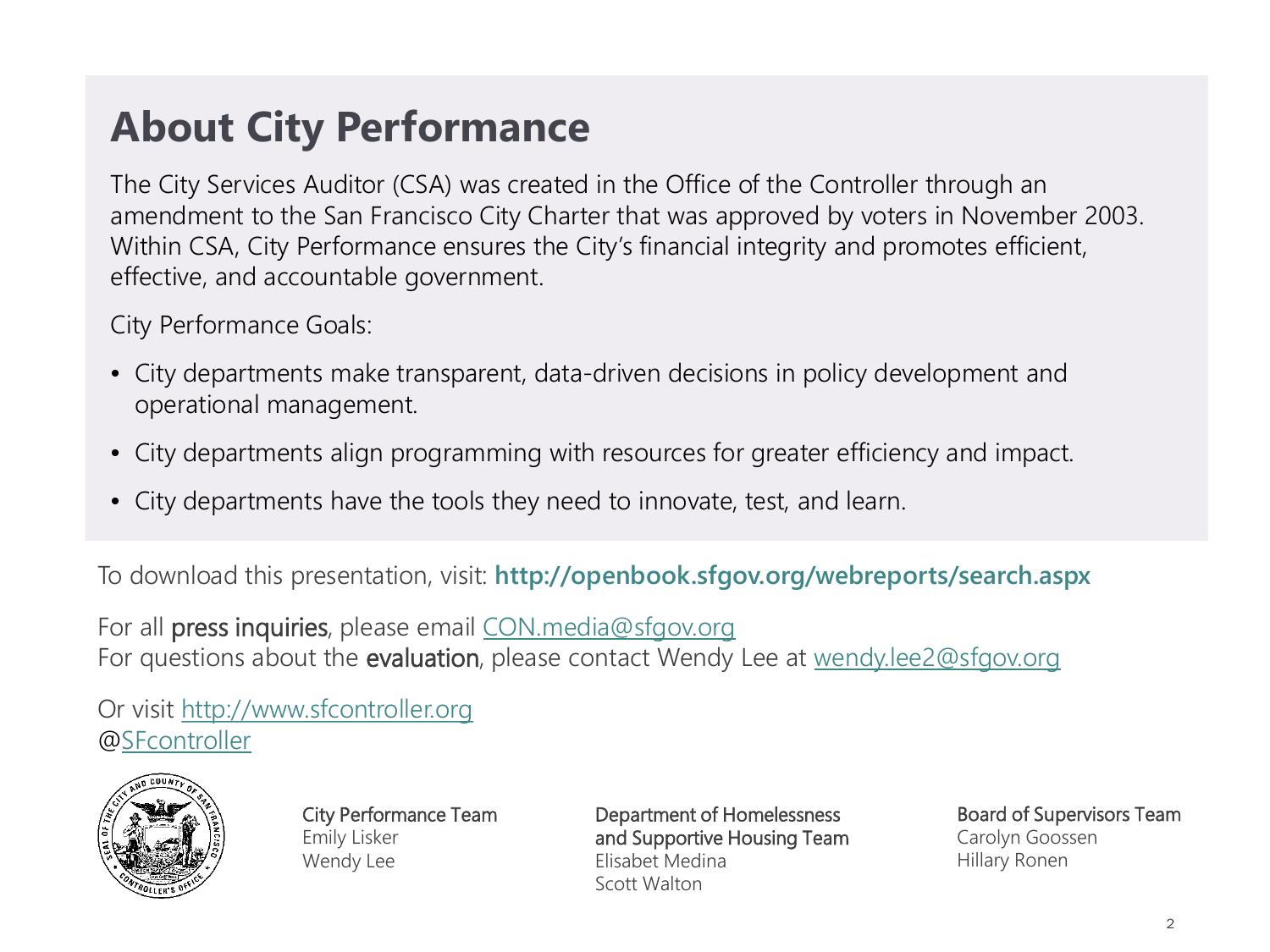### EXECUTIVE SUMMARY

# Introduction

In 2017, San Francisco Unified School District (SFUSD) identified 64 families whose children are students at Buena Vista Horace Mann K-8 Community School (BVHM) and lacked safe and stable housing. School leadership and the Department of Homelessness and Supportive Housing (HSH) developed the Stay Over Program (SOP) with strong support from Supervisor Hillary Ronen in which one of BVHM's gyms was converted to an overnight family shelter to provide a safe place for these families experiencing homelessness or housing insecurity to sleep at night. Through SOP, families are also connected to HSH's Coordinated Entry Access Points to help them secure more stable housing. SOP launched in November 2018 to BVHM families and within five months opened to the entire school district due to available capacity and greater district-wide need. Using a school gym to temporarily house families experiencing homelessness or housing insecurity who have children attending that school or another school in the district is a new model for San Francisco and the country and an innovative strategy to support HSH's goal to end family homelessness by December 2022 and continuing to ensure no families with children are unsheltered.

The City Performance Unit of the Controller's Office evaluated SOP to understand how SOP works, who it serves, and how well it helps SFUSD families experiencing homelessness or housing insecurity obtain more stable housing situations, focusing on the 59 families who were served between November 2018 through September 2019. This report summarizes the results of City Performance's evaluation and offers recommendations for monitoring and improving SOP moving forward.

## Stay Over Program Overview

|  |      | <b>WHO:</b> Families experiencing homelessness or housing<br>insecurity with at least one child enrolled at SFUSD                             |
|--|------|-----------------------------------------------------------------------------------------------------------------------------------------------|
|  |      | <b>WHAT:</b> (1) Emergency overnight place to stay and/or<br>(2) Supportive services                                                          |
|  |      | WHEN: Seven days a week<br>School days (7 pm-7 am)<br>Weekends/breaks (5 pm-10 am)                                                            |
|  | HOW: | <b>WHERE:</b> Gym at Buena Vista Horace Mann K-8 School<br>Families connect through SFUSD staff, Dolores<br>Street directly, or Access Points |

| <b>KEY PROGRAM DATES</b> |                                                                |  |  |
|--------------------------|----------------------------------------------------------------|--|--|
|                          | Nov 15, 2018 SOP launched                                      |  |  |
|                          | Jan 15, 2019 SOP fully operational                             |  |  |
|                          | Mar 12, 2019 SFUSD Board                                       |  |  |
|                          | approved opening SOP<br>to all SFUSD schools                   |  |  |
| Apr 2, 2019              | First wave of students<br>referred from other<br>SFUSD schools |  |  |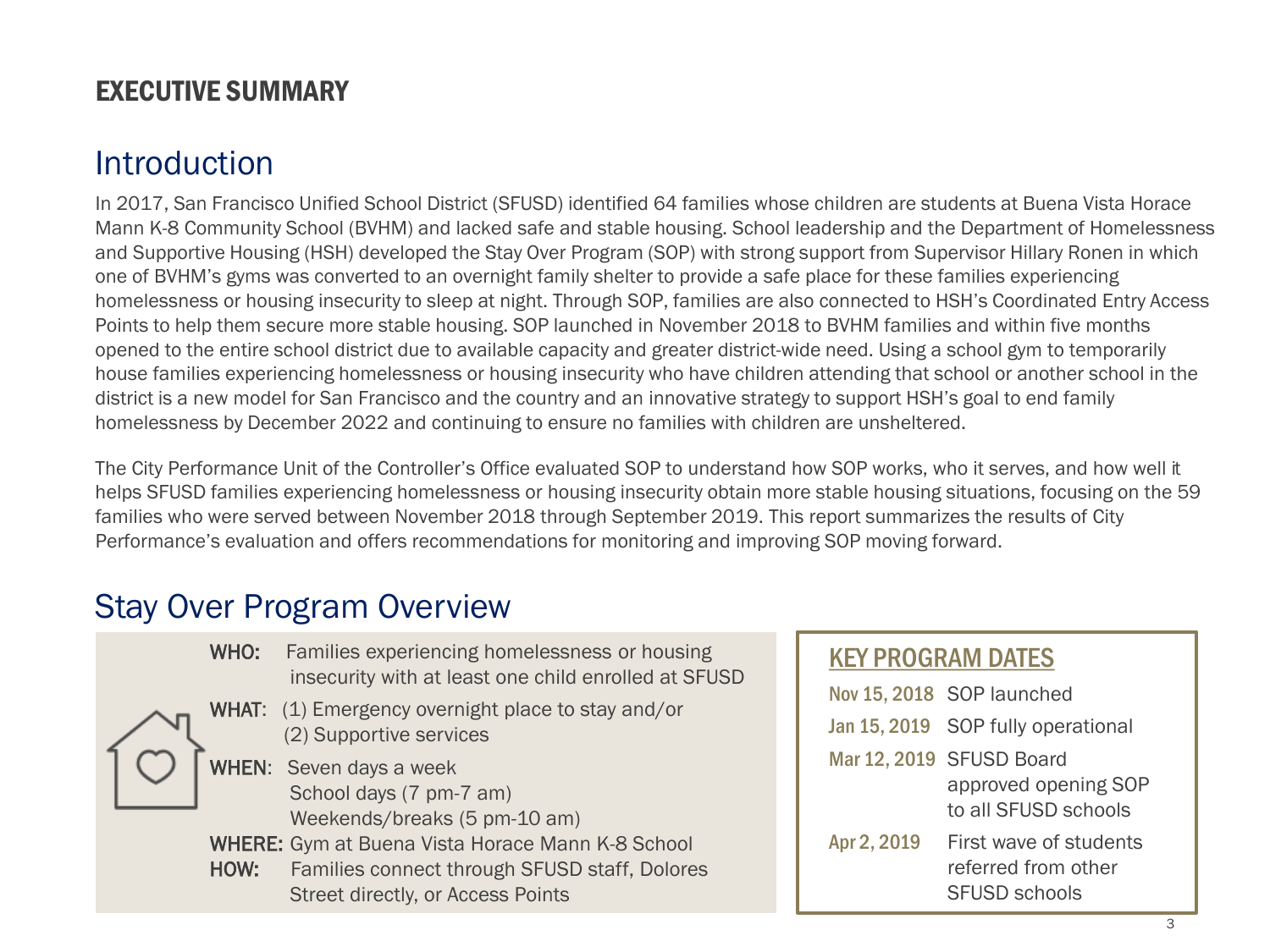### EXECUTIVE SUMMARY

## Evaluation Overview

This evaluation was designed with input from our Advisory Group, which included representatives from SFUSD, BVHM, HSH, Supervisor Ronen's office, and the SOP shelter provider. We worked closely with our partners at HSH and SFUSD to obtain the data to answer the evaluation questions below.

### EVALUATION QUESTIONS

- Who are the SFUSD families who were served through SOP and what were their experiences?  $\mathbf \Omega$
- What are the service connection and housing outcomes for families staying at SOP? 2
- How does SOP compare to traditional congregate shelters to support families experiencing homelessness or housing insecurity in San Francisco? A
- **4** What are the experiences and perceptions of key stakeholders?

# Key Findings

SFUSD families in its first 11 months, or 193 individuals. Most families stayed overnight.

SOP served 59 **After SOP opened to Nearly** all SFUSD students in April 2019, overnight occupancy increased significantly, reaching a monthly average occupancy of 65%, up from an average 5% before April.

Nearly all SOP families were assessed at an Access Point, where families can access the system of care and available resources.

Nearly two-thirds of SOP families have exited from the program to their next placement on the path to secure housing. Six families are renting their own place.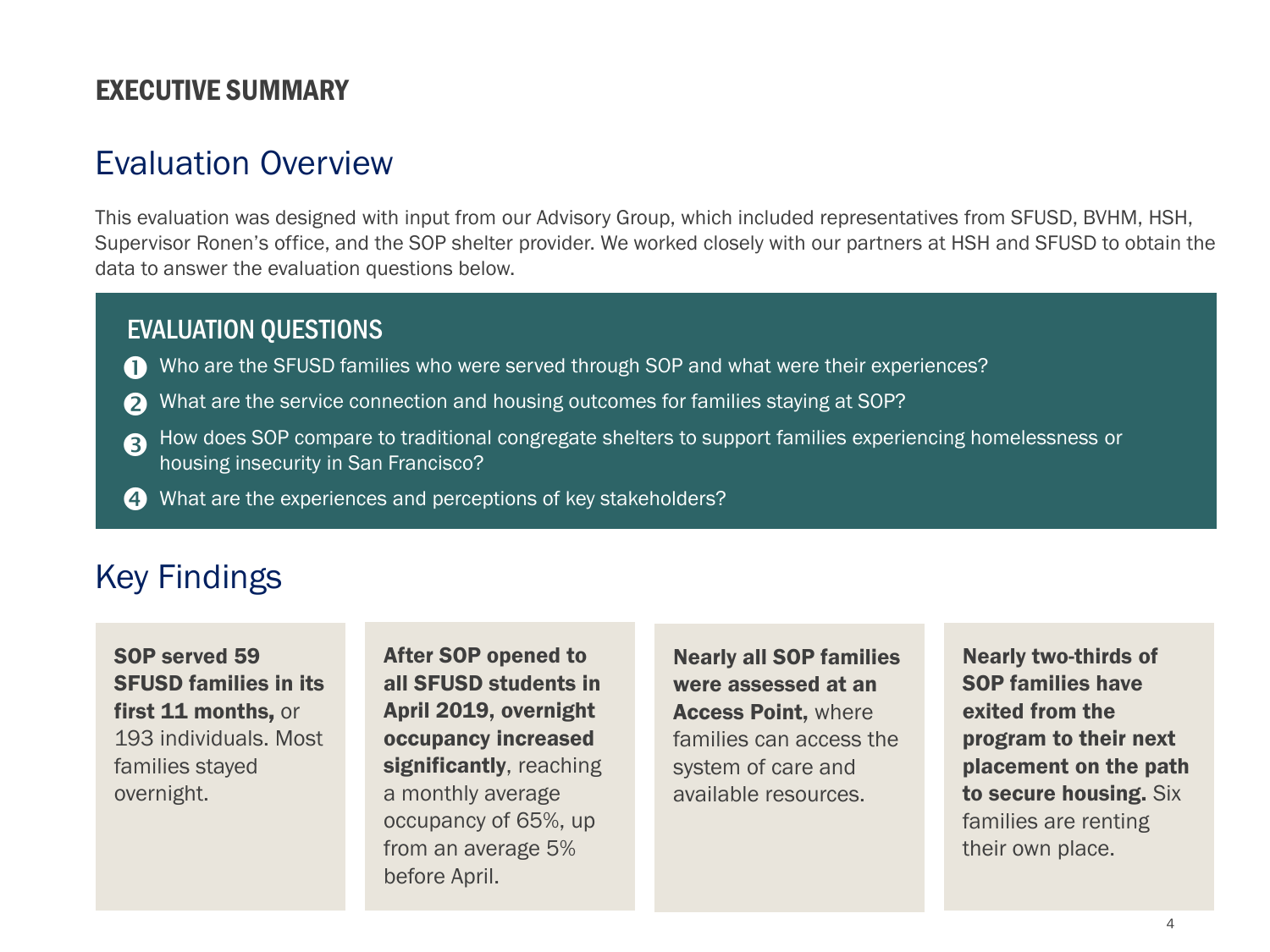## EXECUTIVE SUMMARY

# **Conclusions**

- In a relatively short time as a pilot program, SOP has provided a culturally responsive service that directly meets the needs of SFUSD Spanish-speaking families experiencing homelessness or housing instability for the first time.  $\mathbf 0$
- SOP provides a focused service in the spectrum of HSH services with unique features not present in other shelters.  $\mathbf{Z}$
- Stakeholders used occupancy data to inform the program change to open SOP to all SFUSD schools, which significantly increased program utilization and cost effectiveness. 3
- Most families and key stakeholders have had positive experiences with SOP. 4

# Recommendations

7

- Maintain the current capacity and design of SOP given existing utilization levels. O
- Continue evaluation of process and outcome measures to understand SOP's longer-term effectiveness in connecting families experiencing homelessness or housing insecurity to more stable housing options. 2
- Further assess service gaps for people experiencing homelessness who are Hispanic/Latinx. 3
- Explore training and training reinforcement opportunities for SOP staff and key partners. Ð
- Enhance and explore incentivizing data collection, monitoring, and reporting processes to support decision-making around key programmatic and policy issues. 6
- Review whether SOP staffing levels are adequate to deliver high levels of service to families, ensure consistent use of systems and processes, and provide necessary oversight. 6
	- Assess current family shelter policies to ensure alignment with SOP goals.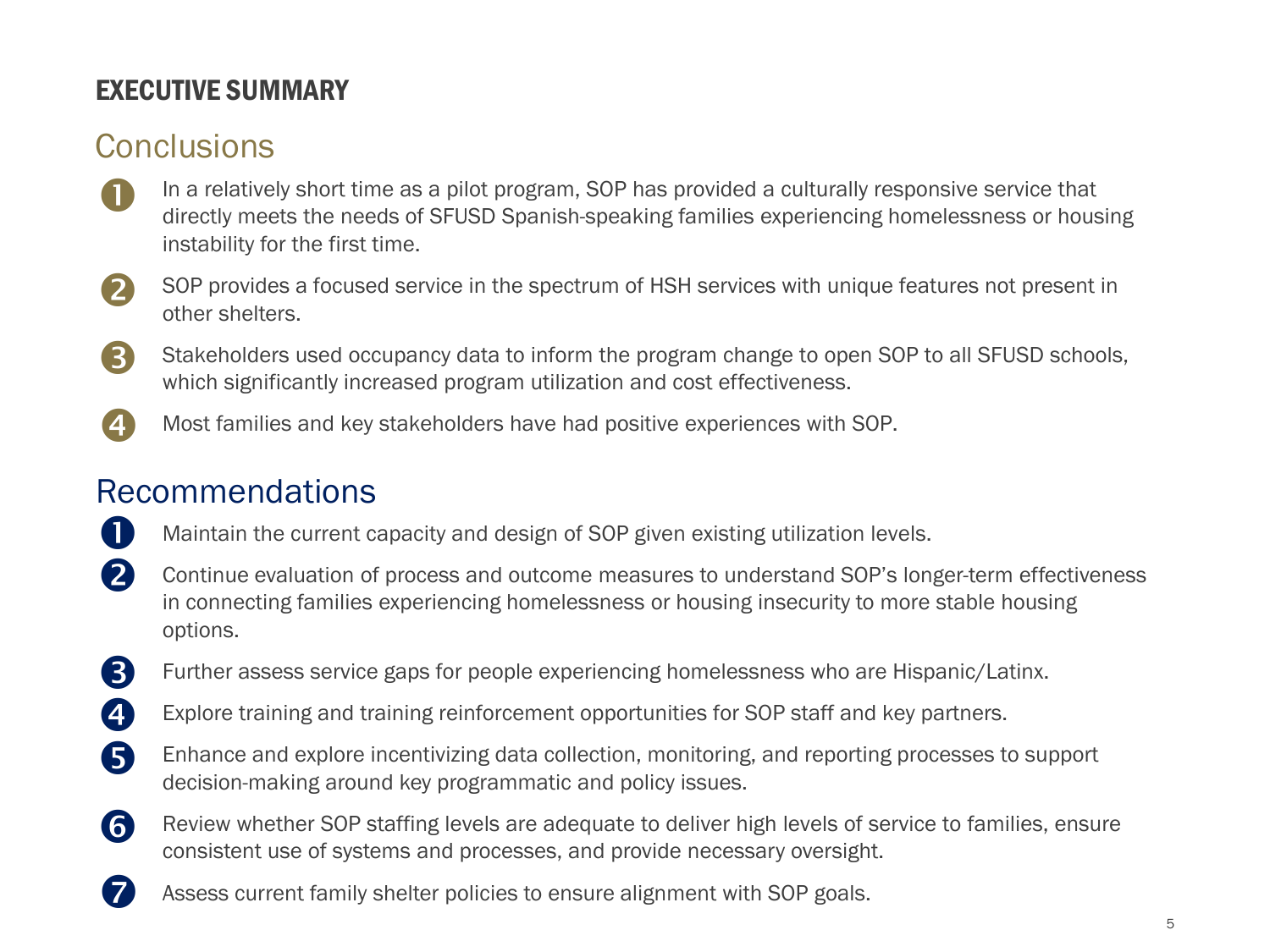### TABLE OF CONTENTS

What is the Stay Over<br>Program (SOP)?

5

How does SOP compare to traditional congregate shelters to support families experiencing homelessness or housing security in San Francisco?

How did we evaluate SOP in its pilot year?

What are the experiences and<br>perceptions of key<br>stakeholders?

Who are the SFUSD families who were served through<br>SOP?

Conclusions &<br>Recommendations

4

What are the service connection and housing outcomes for families staying at SOP?

Appendices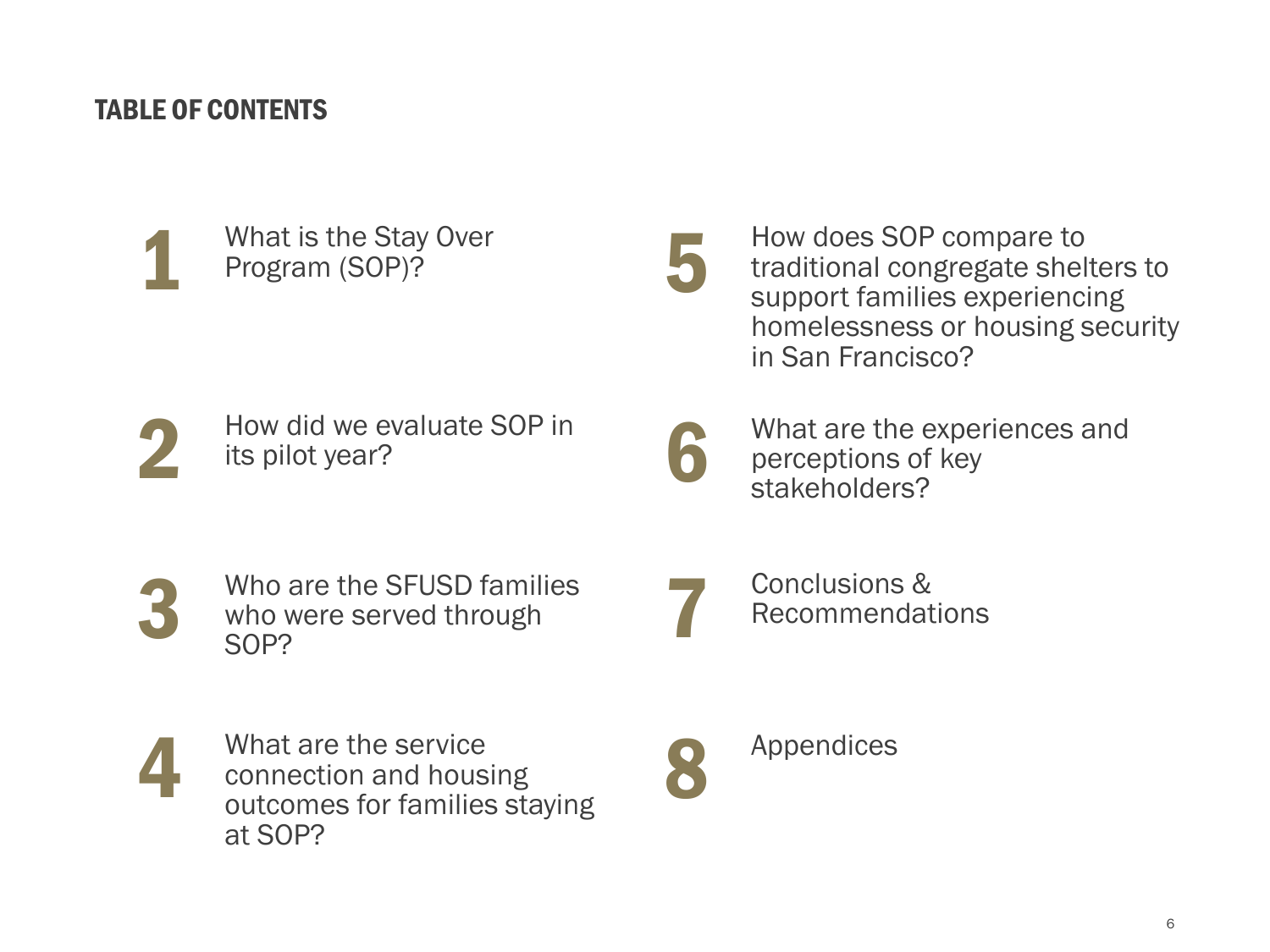### ACRONYMS AND ABBREVIATIONS

| <b>BVHM</b>           | Buena Vista Horace Mann K-8 Community School                                                                                                                                               |
|-----------------------|--------------------------------------------------------------------------------------------------------------------------------------------------------------------------------------------|
| <b>CSA</b>            | City Services Auditor, a division within the Controller's Office                                                                                                                           |
| <b>Dolores Street</b> | Dolores Street Community Services, the nonprofit operator of the Stay Over Program                                                                                                         |
| FF                    | Providence First Friendship, the San Francisco Department of Homelessness and Supportive<br>Housing's lowest-barrier congregate shelter available for families                             |
| <b>HRS</b>            | Homelessness Response System, describes the overall system of services to address<br>homelessness managed by the San Francisco Department of Homelessness and Supportive<br><b>Housing</b> |
| <b>HSH</b>            | San Francisco Department of Homelessness and Supportive Housing                                                                                                                            |
| <b>LOS</b>            | Length of stay                                                                                                                                                                             |
| <b>ONE System</b>     | Online Navigation and Entry System, the data system used for all housing and services for<br>people experiencing homelessness in San Francisco                                             |
| <b>SFUSD</b>          | San Francisco Unified School District                                                                                                                                                      |
| <b>SOP</b>            | <b>Stay Over Program</b>                                                                                                                                                                   |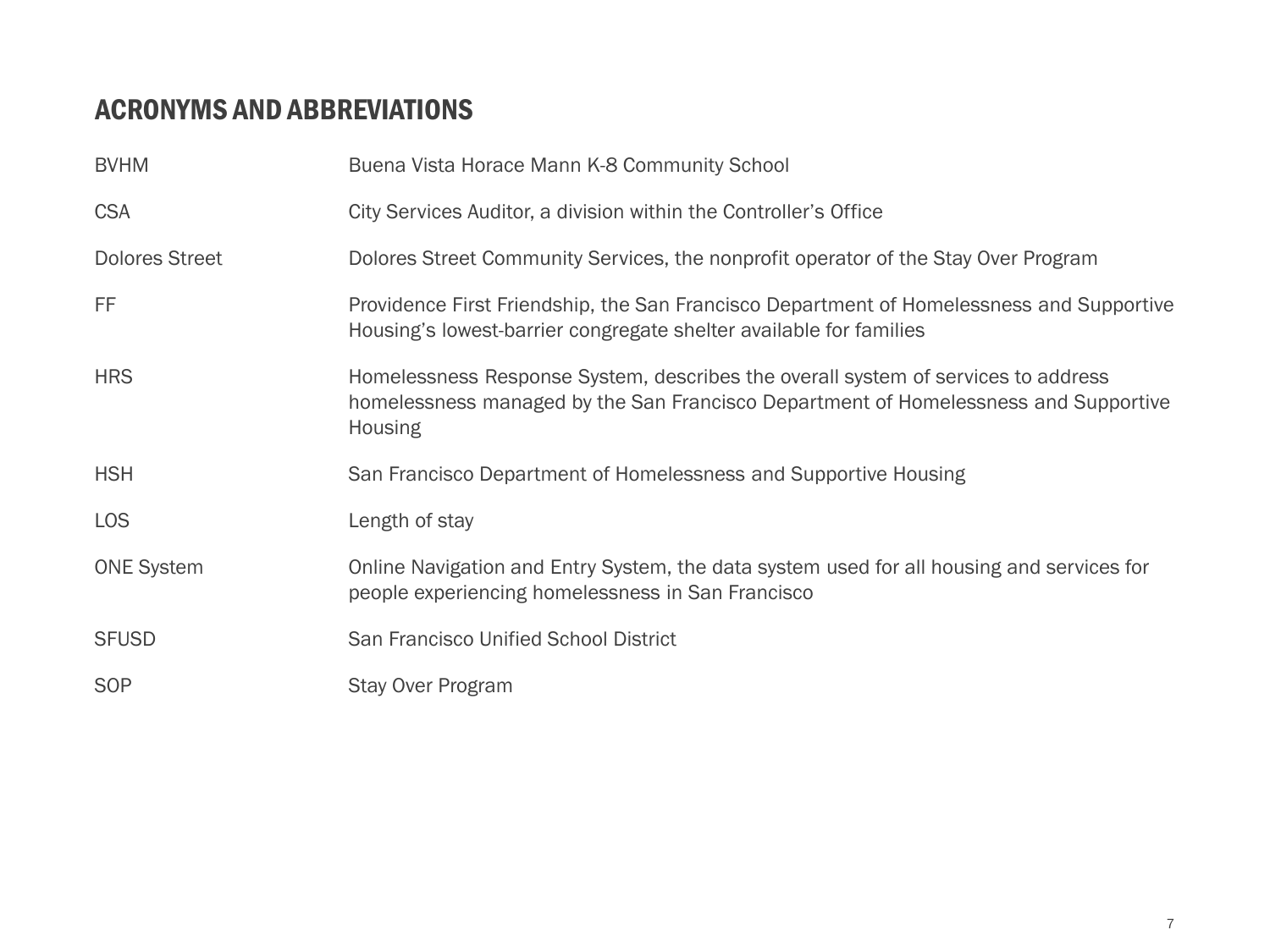# Section 1.

# What is the Stay Over Program (SOP)?

### Overview of the section

- Background and goals
- Program timeline
- Program workflow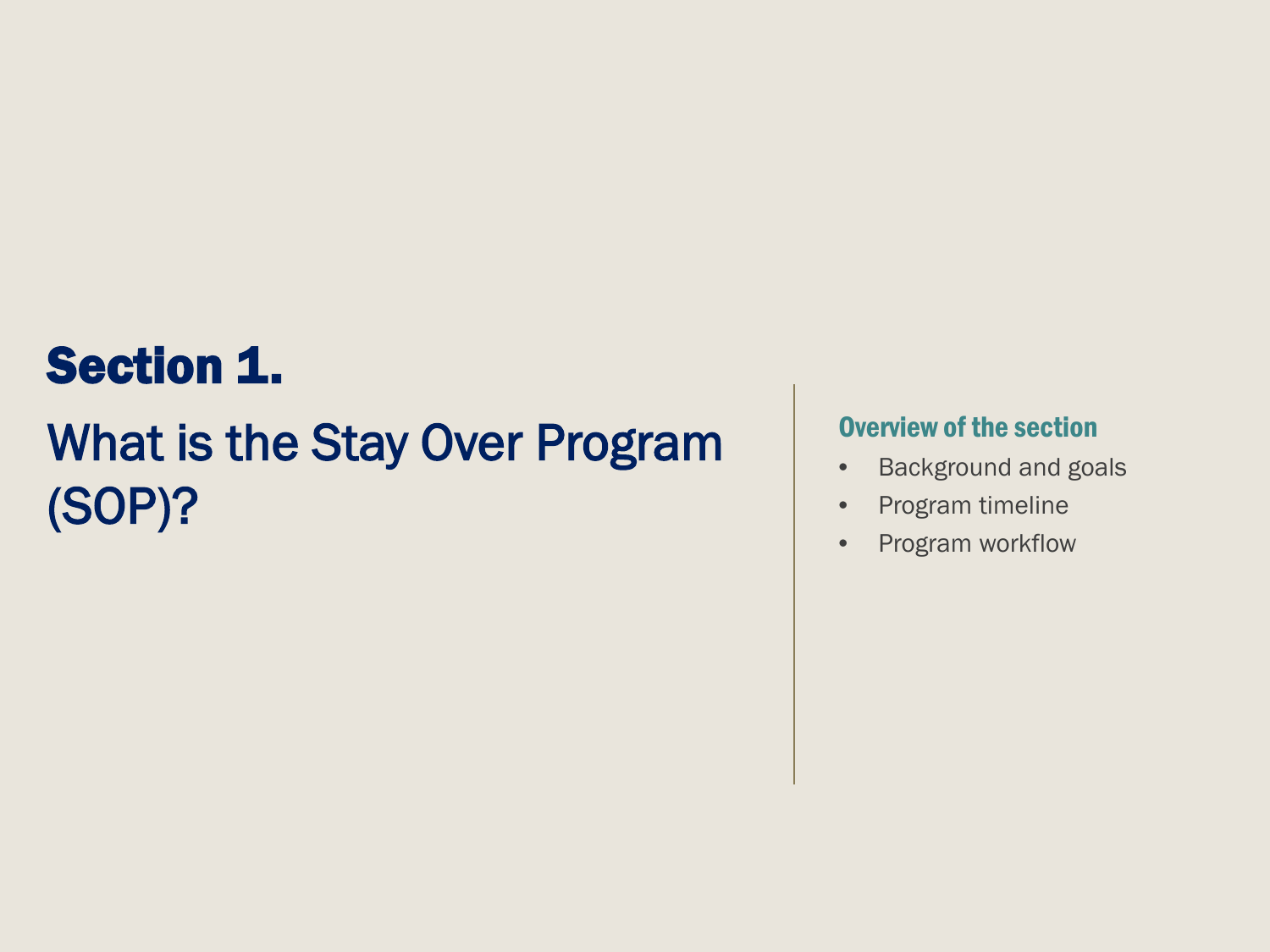# Background and project goals

In 2017, San Francisco Unified School District (SFUSD) identified 64 families whose children attended Buena Vista Horace Mann K-8 Community School (BVHM) and lacked safe or stable housing. School leadership and the Department of Homelessness and Supportive Housing (HSH) with strong support from Supervisor Hillary Ronen developed the Stay Over Program (SOP), in which one of BVHM's gyms was converted to an overnight family shelter to provide a safe place for these families experiencing homelessness or housing insecurity to sleep at night. Through SOP, families are and get connected to Coordinated Entry Access Points to help them secure a more stable housing situation.<sup>1</sup> The pilot program was initially launched to families with students attending BVHM on November 15, 2018, and expanded to the entire school district on April 2, 2019 given lower than anticipated need for temporary shelter at BVHM and greater need district-wide.2

While cities frequently use community spaces as part-time shelters for individuals and families experiencing homelessness (e.g., church community rooms), using a school gym to temporarily house families with children attending that school or another school in the district is a new model for San Francisco and the country. HSH and Supervisor Ronen requested the City Performance Unit of the Controller's Office evaluate SOP to provide information on how SOP is working and recommendations for monitoring and improving its services.

This report provides HSH and City leadership with information on how the SOP is working and recommendations for monitoring and improving its services in the future.

<sup>2</sup> [SFUSD reported that there were 1,806 students experiencing homelessness or marginally housed in San Francisco's public schools during 2018. http://hsh.sfgov.org/wp](http://hsh.sfgov.org/wp-content/uploads/FINAL-PIT-Report-2019-San-Francisco.pdf)content/uploads/FINAL-PIT-Report-2019-San-Francisco.pdf

<sup>&</sup>lt;sup>1</sup> Coordinated Entry attempts to problem-solve with homeless households to support them to end their experience of homelessness in ways realistically aligned to the available resources in San Francisco's Homelessness Response System. Access Points are localized points of community entry operated by non-profit service providers, where staff assess households for service needs and eligibility and perform problem solving and referrals to appropriate and available resources for rapidly connecting people to a housing solution.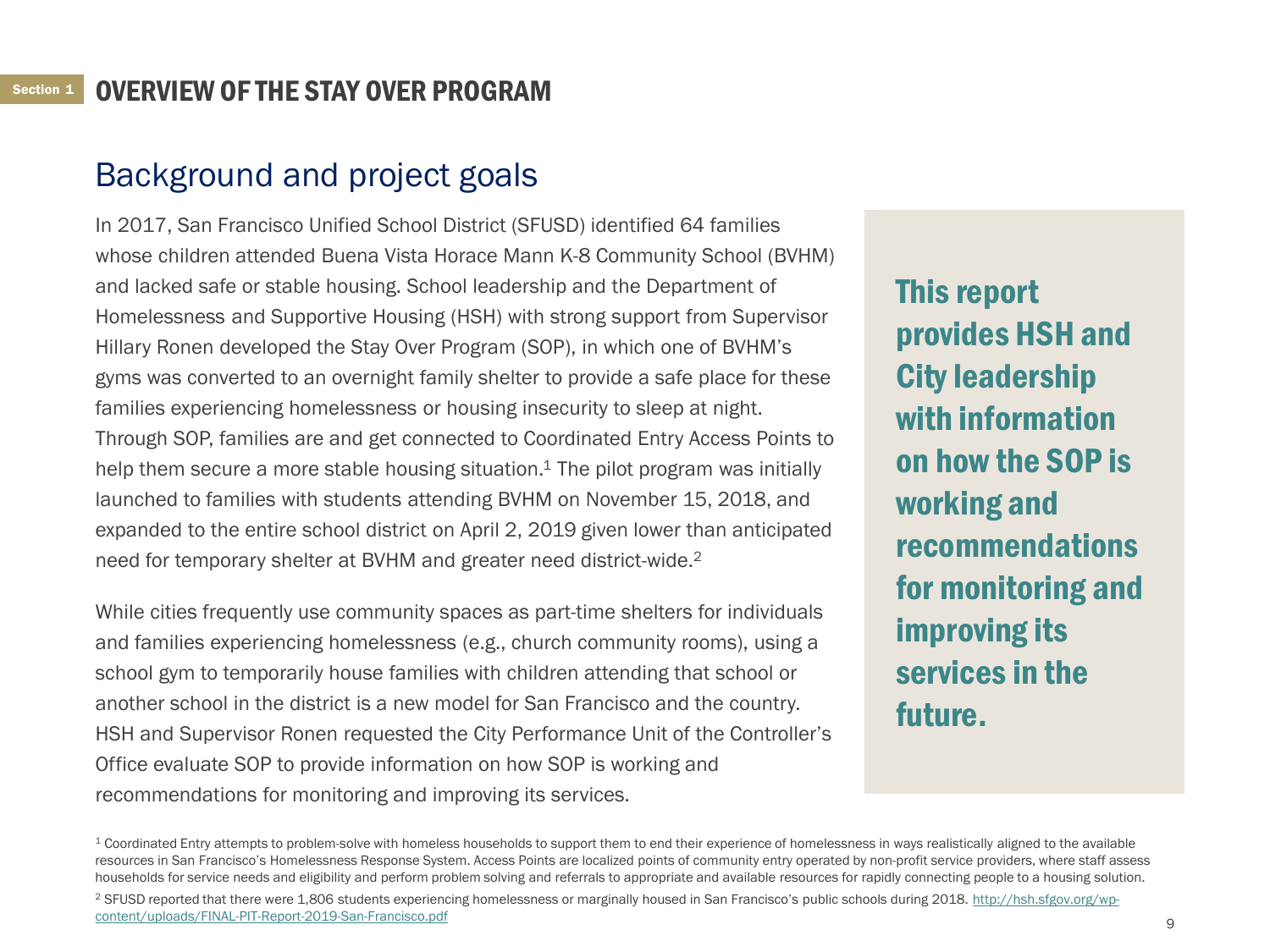# SOP initially launched in mid-November 2018 for BVHM students and their families and opened up referrals to all SFUSD schools in April 2019, representing a major turning point for the program.

Throughout SOP's pilot year, stakeholders reviewed utilization data to inform program design and ensure accountability. Mayor Breed, Supervisor Ronen, SFUSD, HSH, and Dolores Street teams recognized SOP had capacity to serve more families beyond BVHM alone. In February 2019, Mayor Breed sent a letter to SFUSD's Board of Education urging the school board to approve the expansion of SOP. In March 2019, the SFUSD Board approved the change to expand SOP to all SFUSD families, which started in April. Opening SOP to all SFUSD students represented a key milestone and important turning point.

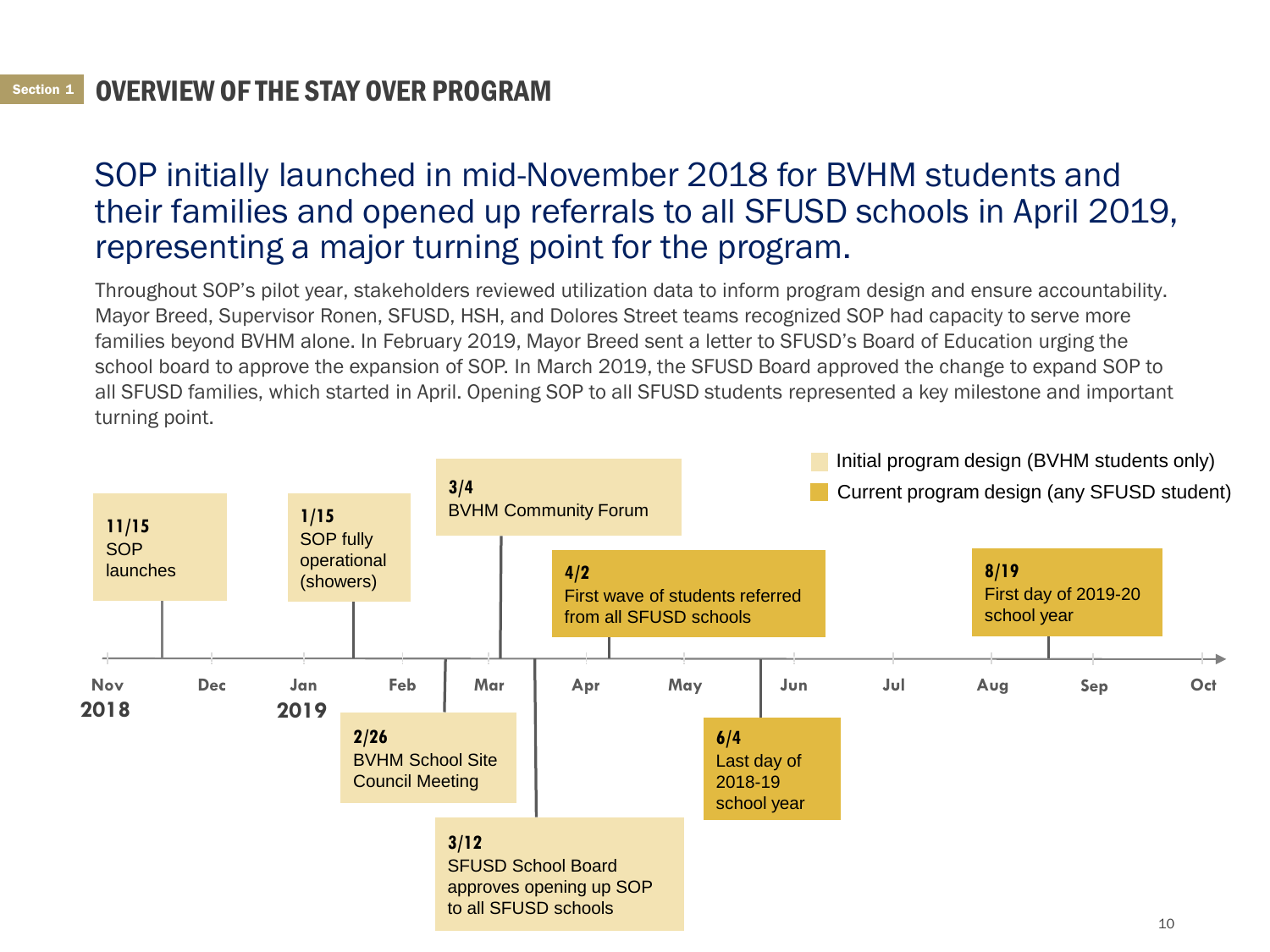#### Section 1 <sup>1</sup> OVERVIEW OF THE STAY OVER PROGRAM

## Since November 2018, SOP's program workflow has evolved to meet the needs of SFUSD families and provide multiple ways for an eligible family to connect to SOP and other services.

Each colored arrow represents one of three different pathways through which a SOP eligible family can connect to SOP to stay overnight and access the City's supportive services. In addition to providing multiple pathways into SOP, the current program workflow also enables key communication streams between stakeholders to collaborate and support families.



\* The Homelessness Response System describes the overall system of services to address homelessness managed by HSH.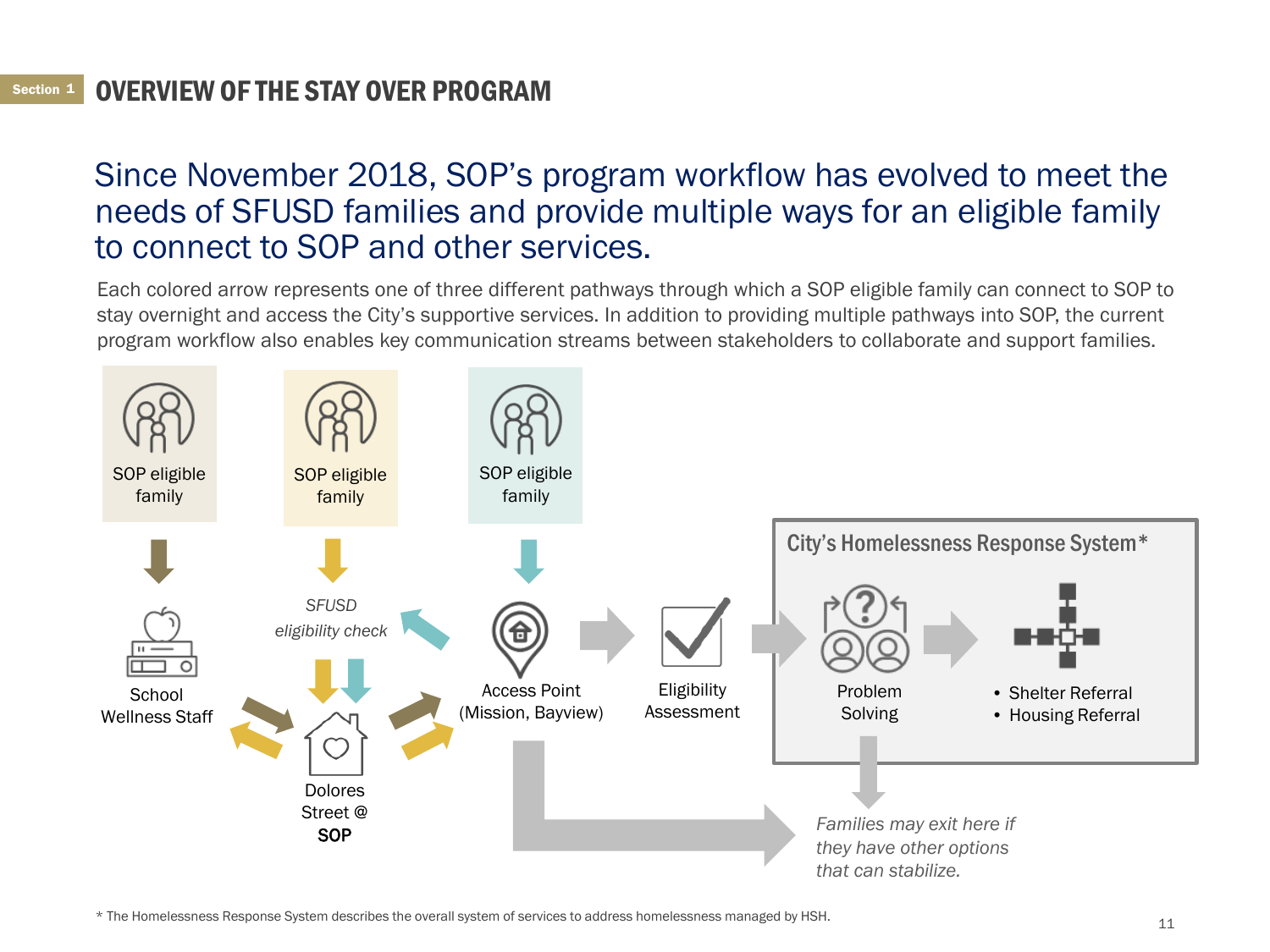# Section 2.

# How did we evaluate SOP in its pilot year?

### Overview of the section

- Evaluation approach
- Stakeholders involved
- Data sources and limitations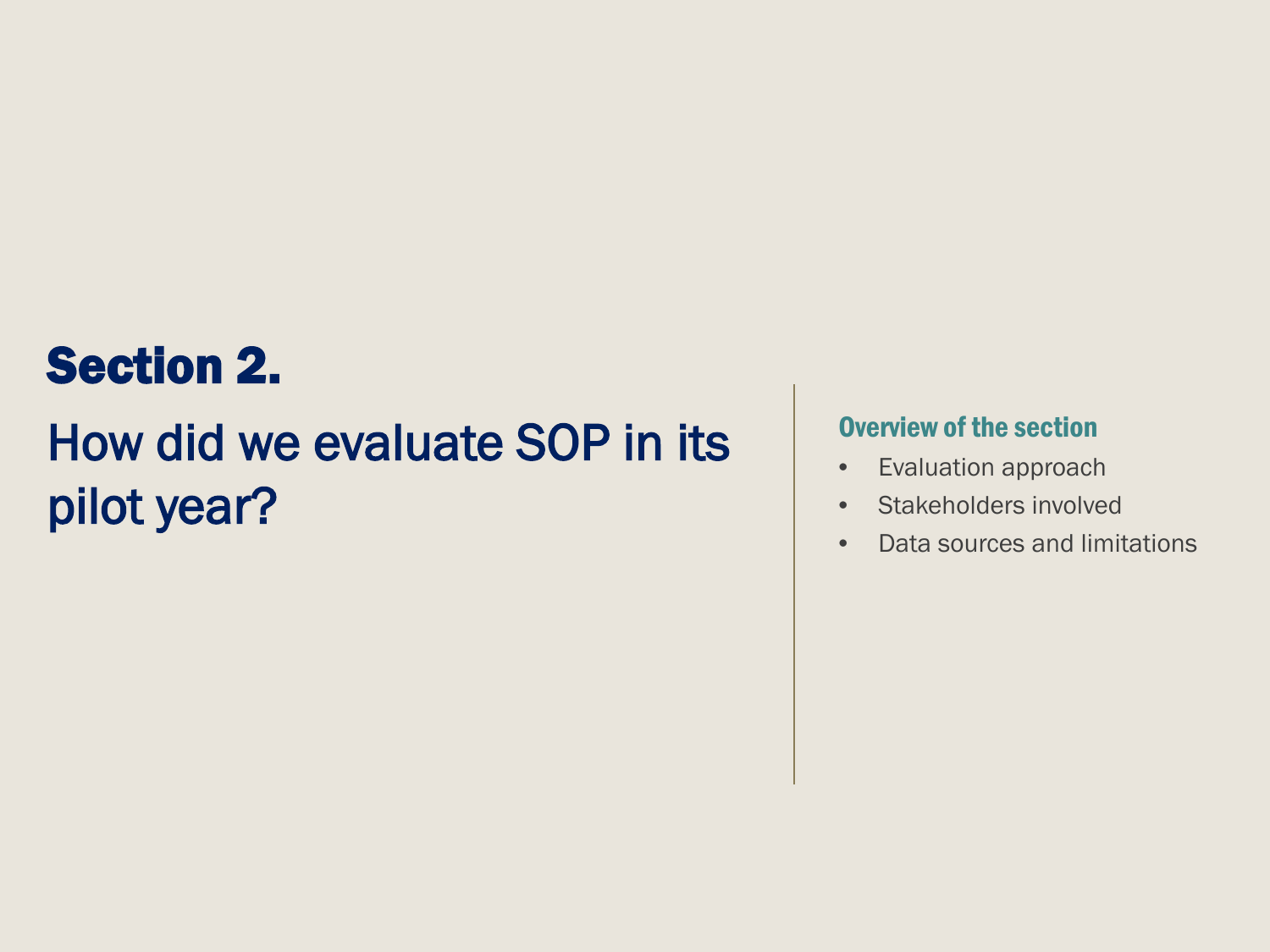### HOW DID WE EVALUATE SOP IN ITS PILOT YEAR? <sup>2</sup>

# Evaluation approach

To provide the data needed to make informed decisions, City Performance aimed to document how SOP works and how well it helps families with SFUSD students who are experiencing homelessness or housing insecurity obtain a more stable housing situation through emergency shelter services in a school setting and referrals to other resources such as Access Points, case management, crisis intervention, and other support services.

### EVALUATION QUESTIONS

- Who are the SFUSD families who were served through SOP and what were their experiences?  $\mathbf \Omega$
- What are the service connection and housing outcomes for families staying at SOP?  $\boldsymbol{Q}$
- How does SOP compare to traditional congregate shelters to support families experiencing homelessness or housing insecurity in San Francisco? 8
- What are the experiences and perceptions of key stakeholders? A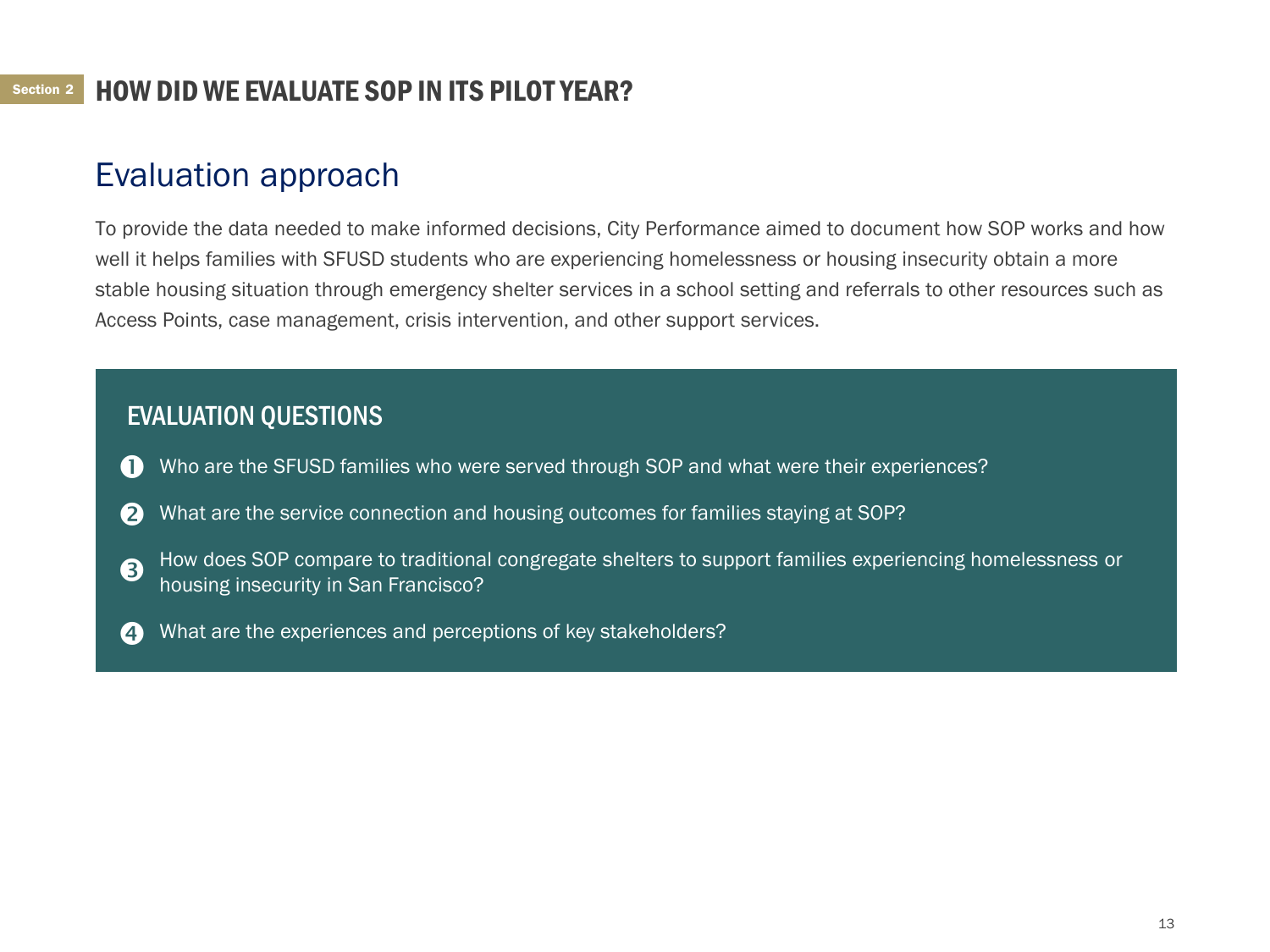### Section 2 HOW DID WE EVALUATE SOP IN ITS PILOT YEAR?

# Stakeholders involved

HSH created a collaborative team of City and nonprofit agencies to guide program development and support operations. City Performance engaged these agencies to help validate evaluation tools, assist information gathering via interviews and data collection, provide ongoing feedback to inform the evaluation approach, and review and interpret findings.

These stakeholders included:

- HSH leadership, shelter program and contract management, and data and performance staff
- Supervisor Hillary Ronen's Office
- BVHM leadership and wellness staff
- SFUSD special projects, counseling, wellness, and data and performance staff
- Dolores Street Community Services (Dolores Street), the nonprofit operator of SOP
- Catholic Charities and Compass Family Services, the nonprofit operators of Access Points











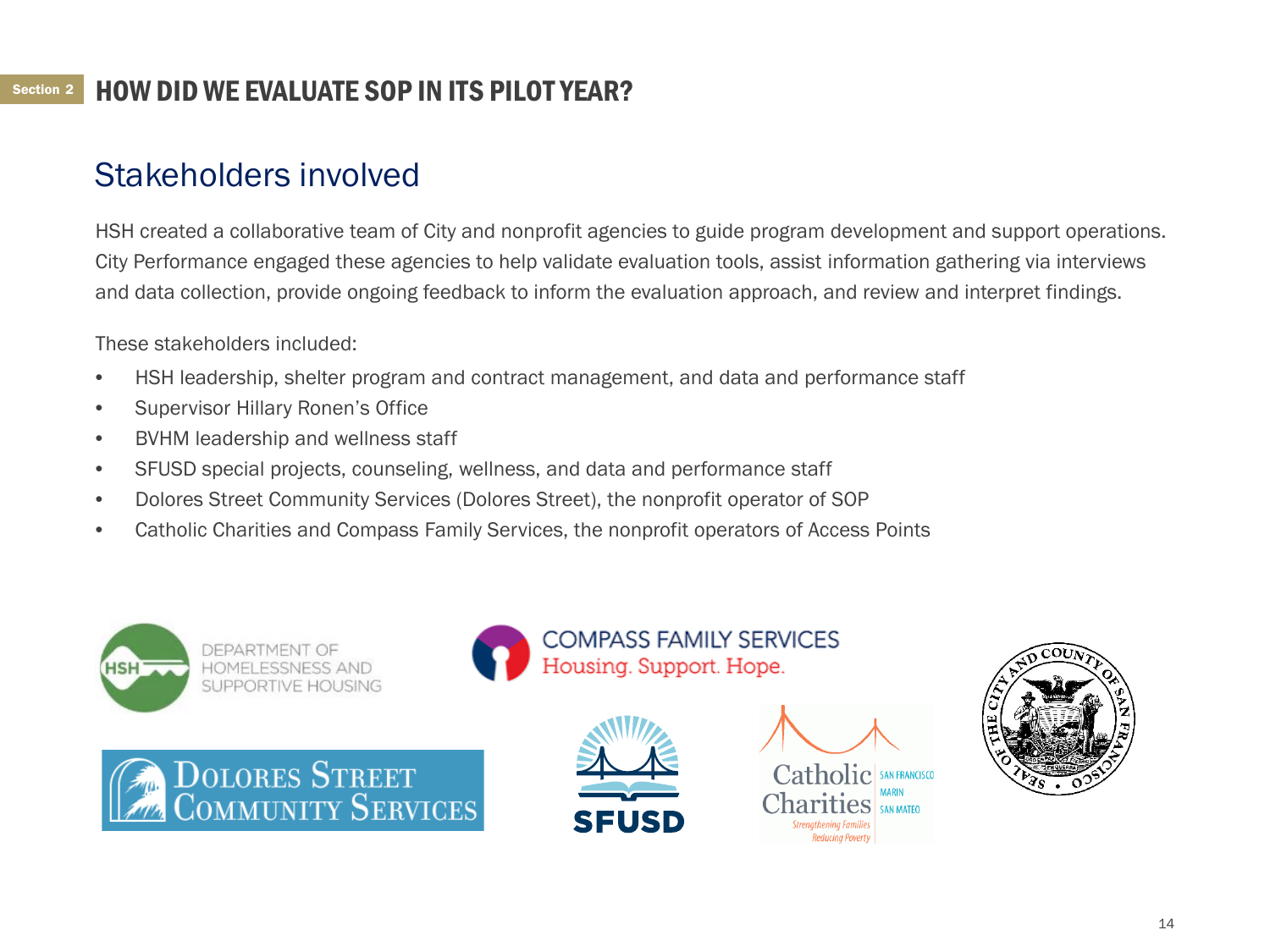# Evaluation data sources

City Performance carried out a systematic mixed-methods approach by collecting and analyzing data from eight difference sources detailed below from November 2018 through September 2019. Detailed methodology, assumptions, and limitations are provided in Appendix A.

| Quantitative               | <b>ONE System</b><br>client records<br>from $11/15/18$<br>through<br>9/30/19<br>$(n = 59$ families,<br>193 individuals) | <b>SFUSD student</b><br><b>attendance</b><br>records for<br>school years<br>2017-18 and<br>2018-19<br>$(n = 31$ students) | <b>Surveys of</b><br>families who<br>stayed at SOP<br>$(n = 38 1st$ survey,<br>$n = 19$ 2 <sup>nd</sup> survey) | <b>Surveys of</b><br><b>SFUSD wellness</b><br>staff who<br>participated in<br><b>SOP</b><br>$(n = 8)$    | <b>HSH program</b><br>contracts for<br><b>SOP and First</b><br><b>Friendship</b><br>$(n = 2)$ |
|----------------------------|-------------------------------------------------------------------------------------------------------------------------|---------------------------------------------------------------------------------------------------------------------------|-----------------------------------------------------------------------------------------------------------------|----------------------------------------------------------------------------------------------------------|-----------------------------------------------------------------------------------------------|
| ualitative<br>$\mathbf{C}$ | <b>Key informant</b><br>interviews with<br>families who<br>stayed at SOP<br>$(n = 4)$                                   | <b>Key informant</b><br>interviews with<br>nonprofit<br>shelter provider,<br><b>Dolores Street</b><br>$(n = 3)$           | <b>Key informant</b><br>interviews with<br>staff from<br><b>Access Points</b><br>$(n = 1)$                      | <b>Meetings with</b><br><b>HSH</b> program,<br>contract, and<br>data and<br>reporting staff<br>$(n = 8)$ | <b>Meetings with</b><br>the Advisory<br><b>Group</b><br>$(n = 4)$                             |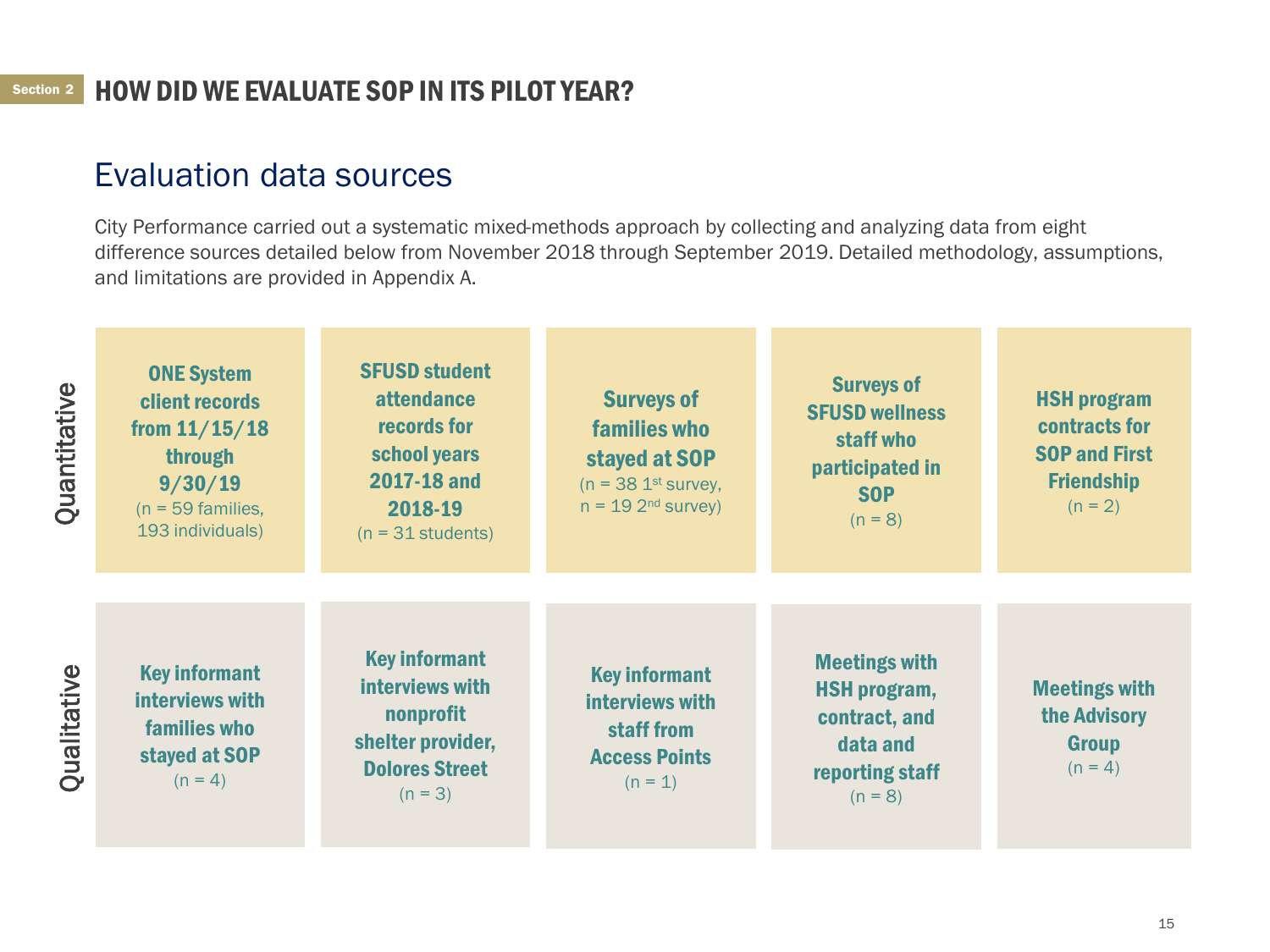# Section 3.

# Who are the SFUSD families who were served through SOP?

### Overview of the section

- Number of families
- Duration and recurrence of homelessness
- Demographics
- Experiences of families staying at SOP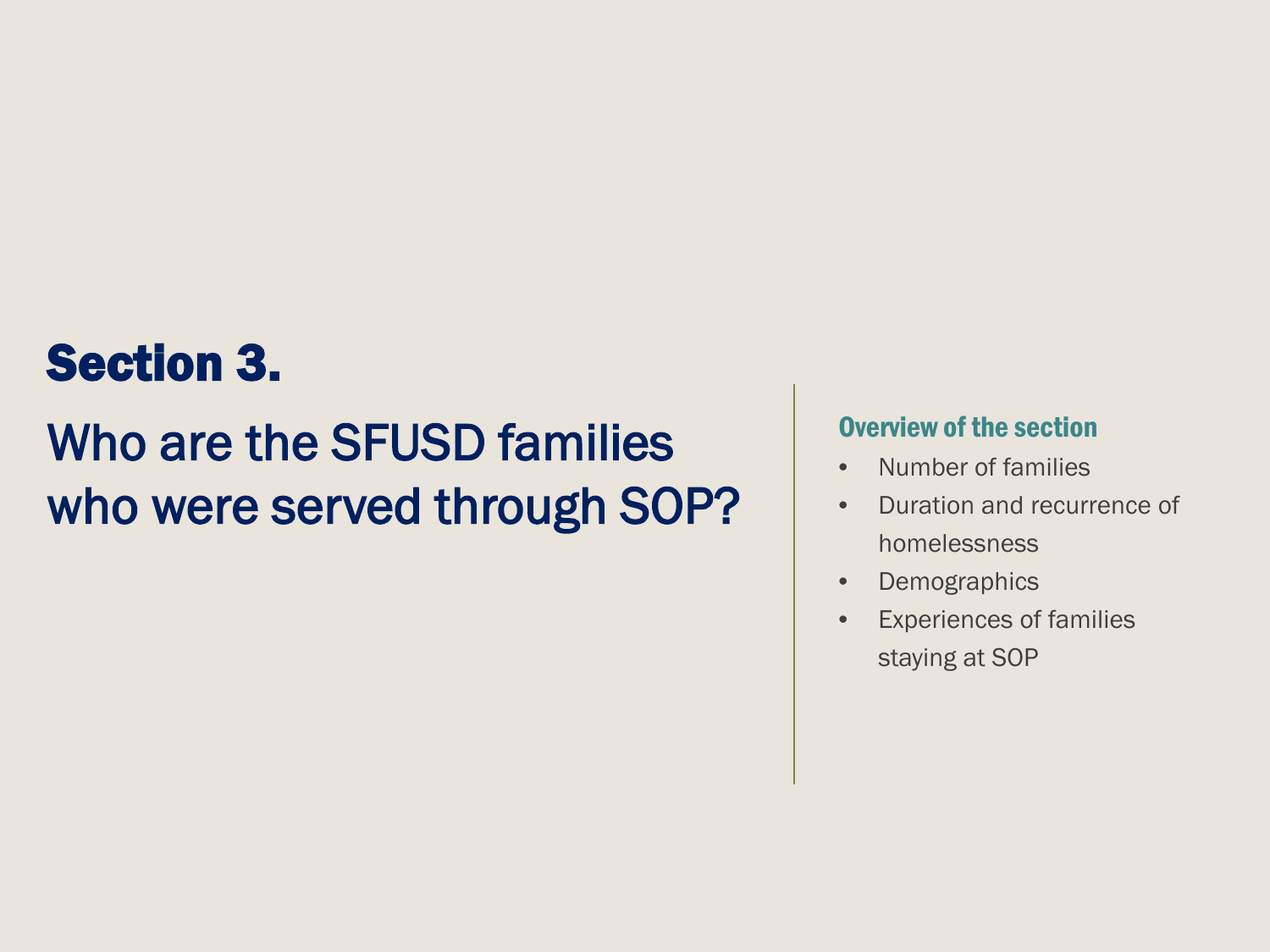## Between November 2018 and September 2019, there were 59 families connected to services through SOP.

During the evaluation time period, a total of 193 individuals (across 59 families) were connected to services through SOP. This count includes both individuals who stayed overnight at the BVHM school gym, as well as individuals who were connected to the City's Homelessness Response System (HRS)\* through SOP's collaborative case management process but did *not* stay overnight. A higher percentage of individuals staying overnight were new to the HRS (66%), as compared to individuals who engaged with services but did not stay overnight (40%).



Most individuals connected through SOP were not previously connected to the City's Homelessness Response System.

Source: HSH ONE System Data (from 11/15/2018 - 9/30/2019).

\* The Homelessness Response System (HRS) describes the overall system of services to address homelessness managed by HSH. City Performance identified individuals who were connected to the system as those who had a profile in the Online Navigation and Entry (ONE) System as of 10/17/2019, the data system used for all housing and services for people experiencing homelessness in San Francisco.

\*\* Data on previous connections to HRS are presented at the individual level (not at family-level) because individuals within the same family may have different connection histories.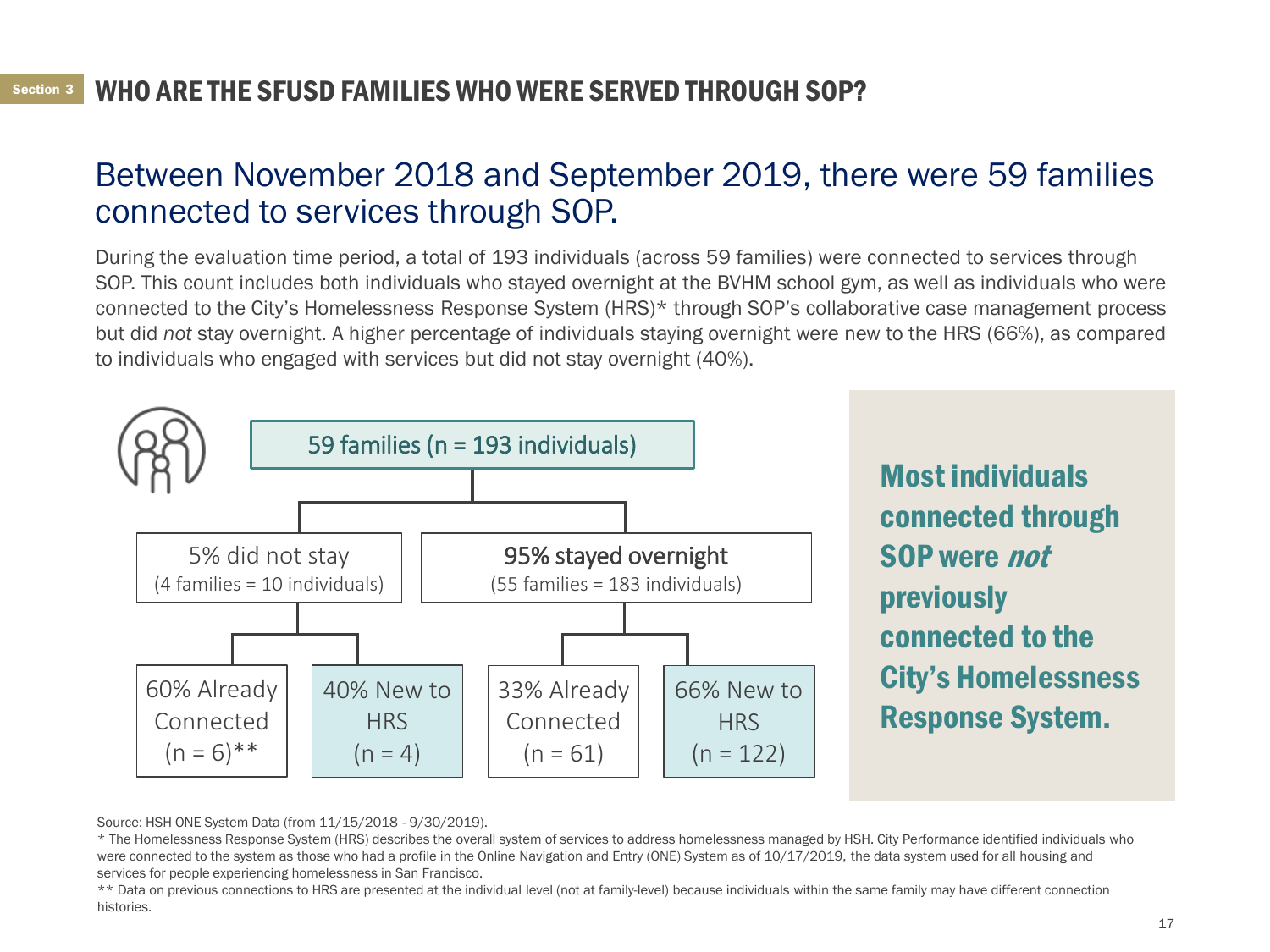# SOP has served students who experienced much higher rates of chronic absenteeism prior to entering the program compared to other SFUSD students.

As reported in a 2016 SFUSD-Hamilton Family Center partnership report,\* family homelessness and the associated stress and trauma can negatively affect attendance and academic outcomes. Students who miss ten percent or more school days each school year are considered chronically absent. A snapshot of student attendance data from the 2017-18 school year (prior to SOP launch) shows that SOP has served a population of students that experienced higher levels of chronic absenteeism (60%) compared to SFUSD students experiencing homelessness overall (32%) and SFUSD students overall (13%). We do not have data to characterize any impacts of SOP on attendance; any possible effects of SOP on student outcomes warrant continued evaluation.

> SOP participants (n=25)

SFUSD students experiencing homelessness\*\*  $(n=1.835)$ 

13% SFUSD overall (n=54,651)

Since opening up to all SFUSD schools in April 2019, more than 30 schools referred their students to SOP. These schools represent all grade levels, from early education through high school, and include SFUSD's special service centers.

Source: Summary 2017-18 attendance data from SFUSD Research, Planning, and Assessment Unit (10/2/19 report). The total number of SOP students with attendance data is less than the total number of students participating in SOP because of missing data for unmatched students and for students who stayed only during summer.

\* SFUSD/Hamilton Family Center report, Partnering with Public Schools to End Family Homelessness in San Francisco (February 2016).

\*\* These students are defined as those known to SFUSD's Students & Families Experiencing Homelessness (SAFEH) program. This is likely an undercount because there may be SFUSD students experiencing homelessness whose housing insecurity is not currently known to the school district.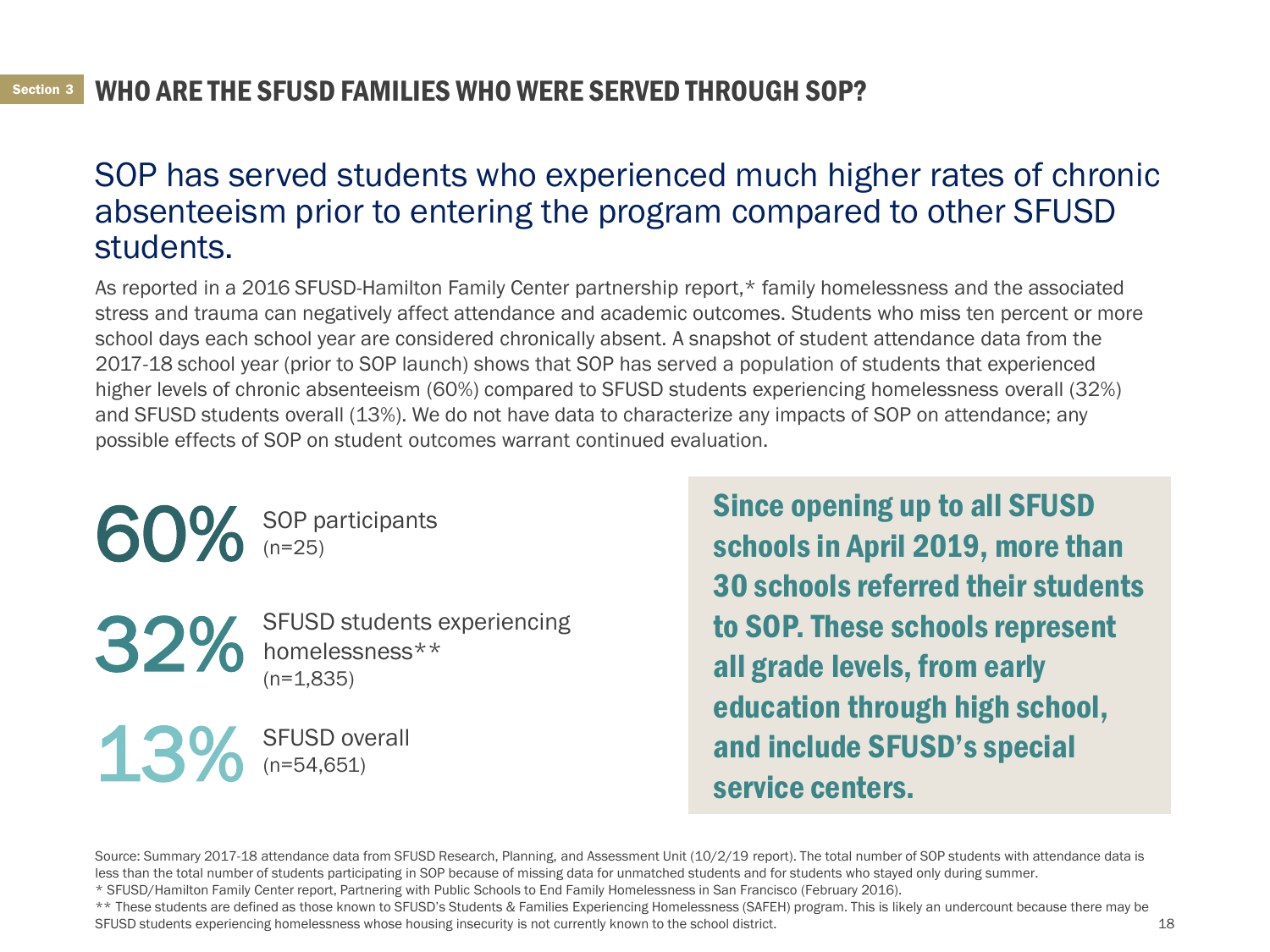Almost half of SOP families were experiencing homelessness for the first time in the past three years, and one-third connected to the City's system of services within the first month of becoming homeless.

Number of times that family has experienced homelessness in the past 3 years

| Once              | Twice 3 times      | $4+$ times | Unknown* |
|-------------------|--------------------|------------|----------|
| 45%               | 5%<br>5%           | 23%        | 20%      |
| $(n=27$ families) | $(n=3)$<br>$(n=3)$ | $(n=14)$   | $(n=12)$ |

Length of homelessness in the past 3 years



Although nearly half of the 59 families connected through SOP reported experiencing homelessness in San Francisco, 42% of families reported experiencing homelessness outside of San Francisco.\*\*

Source: HSH ONE System Data (from 11/15/2018 - 9/30/2019).

\* Client data may be missing in cases where client doesn't know, refused to answer, or data was not collected during program enrollment.

\*\* Possible explanations for why families may be experiencing homelessness outside of San Francisco include the following: some HSH resources place families outside of San Francisco or families may be living doubled-up with friends or family outside of SF. Families are required to confirm residency for SFUSD eligibility every six years; thus, families may remain within the school district to maintain stability for students despite no longer living within SF county.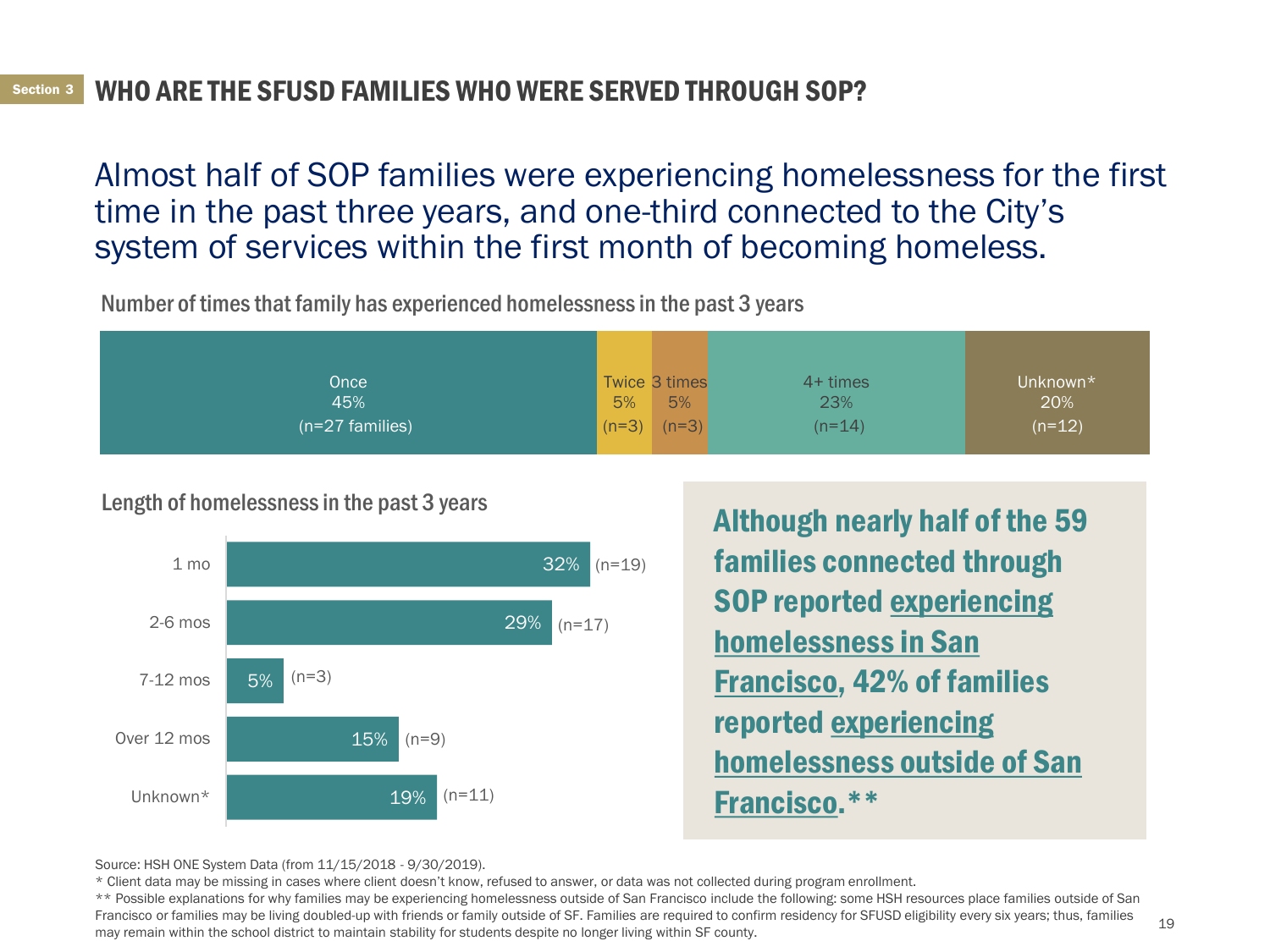## Most families connected through SOP identified as Hispanic/Latinx and speak Spanish as their primary language.

Because each family may have members who identify as different races/ethnicities, we looked at demographics at the individual level. Preferred language is only known for approximately half of clients because structured data collection of language in the ONE System did not begin until after the pilot program launched.

| Race/Ethnicity*                        | % of clients (n=193) |
|----------------------------------------|----------------------|
| Hispanic/Latinx                        | 74%                  |
| Black/African American                 | 12%                  |
| Native Hawaiian/Other Pacific Islander | 5%                   |
| White                                  | 4%                   |
| Multi-racial                           | 2%                   |
| Asian                                  | 2%                   |
| Data not collected                     | 1%                   |
| <b>Language</b>                        | % of clients (n=193) |
| Spanish                                | 32%                  |
| English                                | 20%                  |
| Other**                                | 1%                   |
| Not reported**                         | 47%                  |

Source: HSH ONE System Data (from 11/15/2018 - 9/30/2019).

\* Race/ethnicity categorized based on the US Census Bureau definition where Hispanic/Latinx are identified by ethnicity, regardless of their race.

<sup>\*\*</sup> Language is self-reported and is not currently collected on the Housing Prioritization or the Program Enrollment form. Due to low sample size, we aggregated other languages.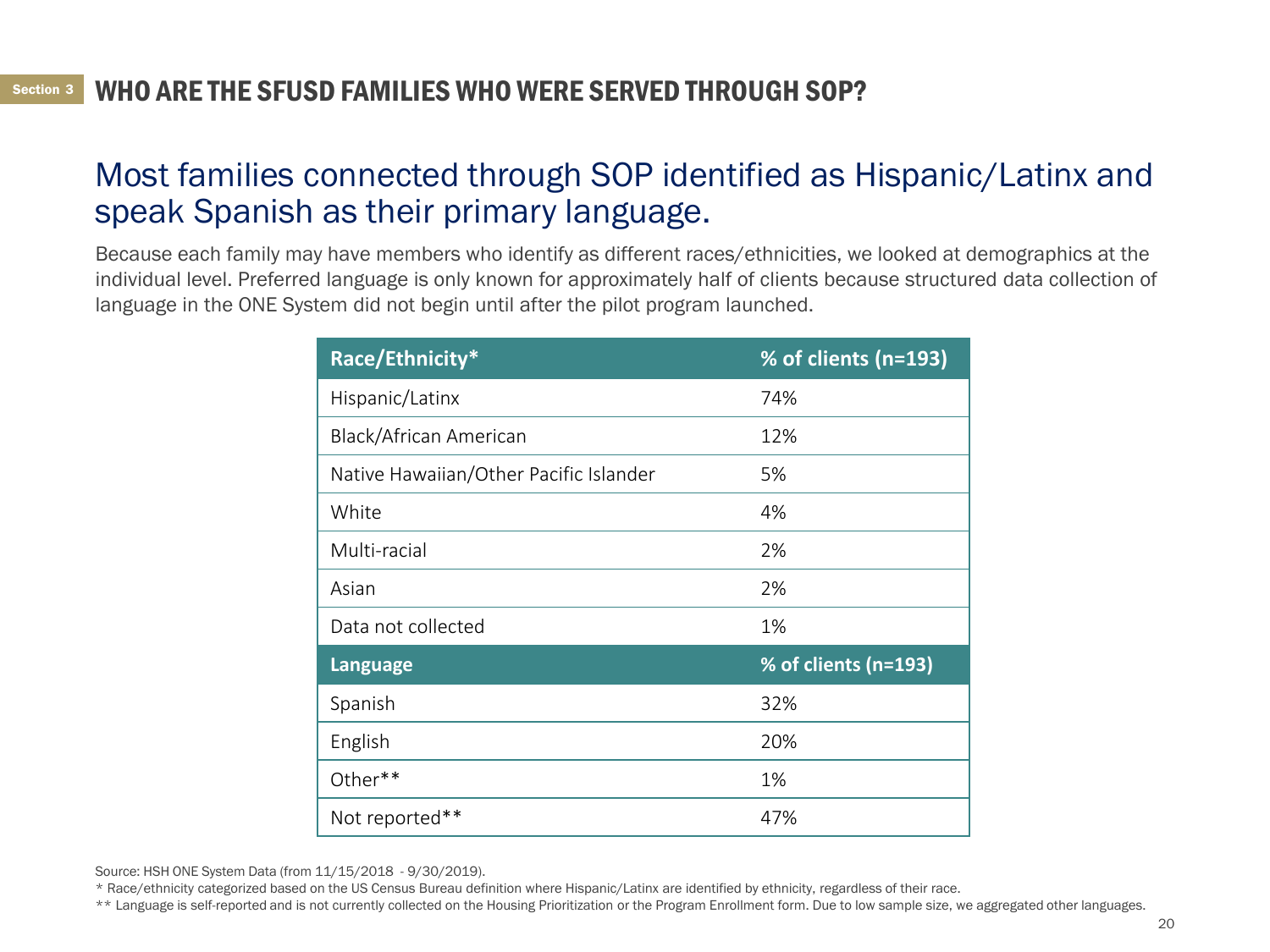# More than 40 percent of SOP families surveyed were staying most recently with family or friends.

SOP families were invited to participate in an optional, anonymous survey within the first two weeks of staying overnight at SOP. The survey asked about the families' experiences, where they were staying prior to SOP, and their awareness of other supportive housing services. Nearly three-quarters of families participated in this initial survey (see Appendix B for the family survey instrument). Out of the 38 SOP families who participated in the survey, families reported primarily staying with family or friends (42%), in a motel, hotel, or other temporary locations (24%), or in a different shelter (13%) immediately before coming to SOP.

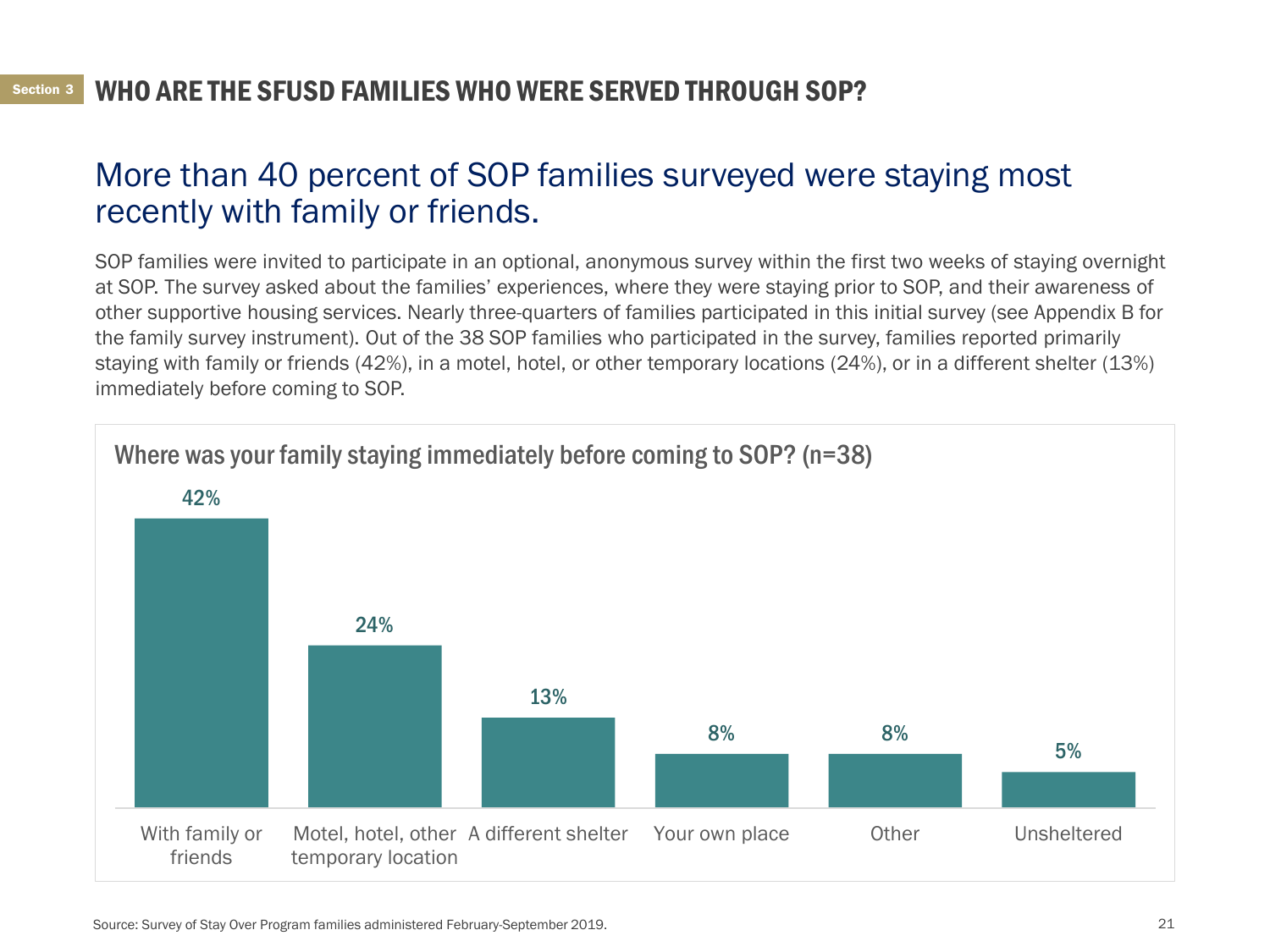## Before coming to SOP, half of the families surveyed had heard about other shelter sites as an option.

On the first survey (n=38), families were asked whether they were aware of various shelter, problem -solving, and housing options before coming to SOP. Overall, families reported being most likely to have heard about other shelter sites (50%), affordable housing (37%), and short-term rental assistance (29%).

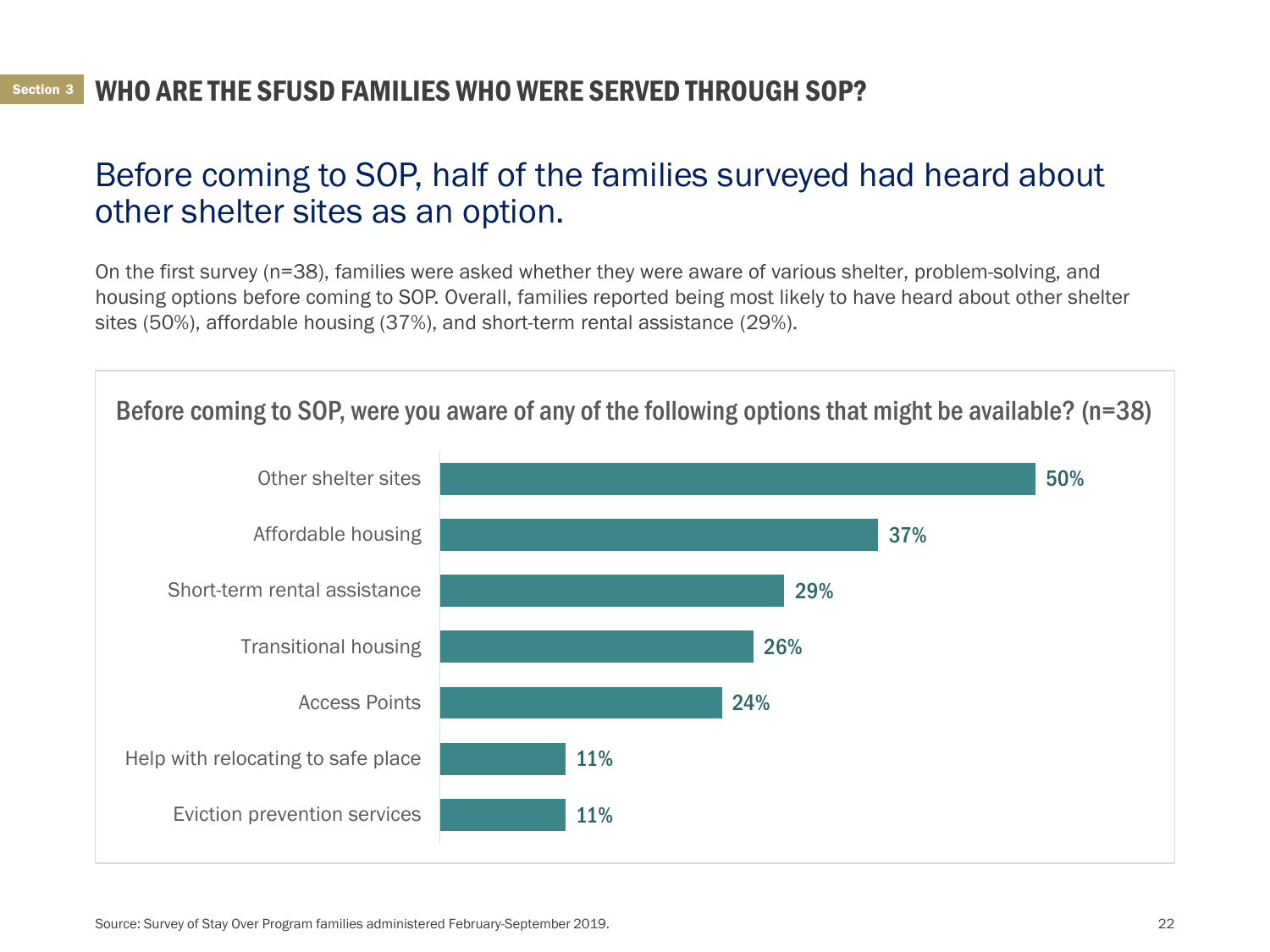## While other shelters were the most commonly known option among families before coming to SOP, English-speaking families were more likely to have heard of Access Points than Spanish-speaking families.

Using the survey language as a proxy for each family's preferred language, English-speaking families (n=13) were most likely to have heard of other shelter sites (62%), affordable housing (54%), and Access Points (38%). In contrast, Spanishspeaking families (n=25) were most likely to have heard of other shelter sites (44%), short-term rental assistance (40%), or affordable housing and transitional housing (28%). Differential awareness of Access Points as a resource between English and Spanish speakers may be due to the Mission Access Point location not yet becoming available until October 2018, one year after Central City and Bayview locations were first launched in October 2017.



Source: Survey of Stay Over Program families administered February-September 2019.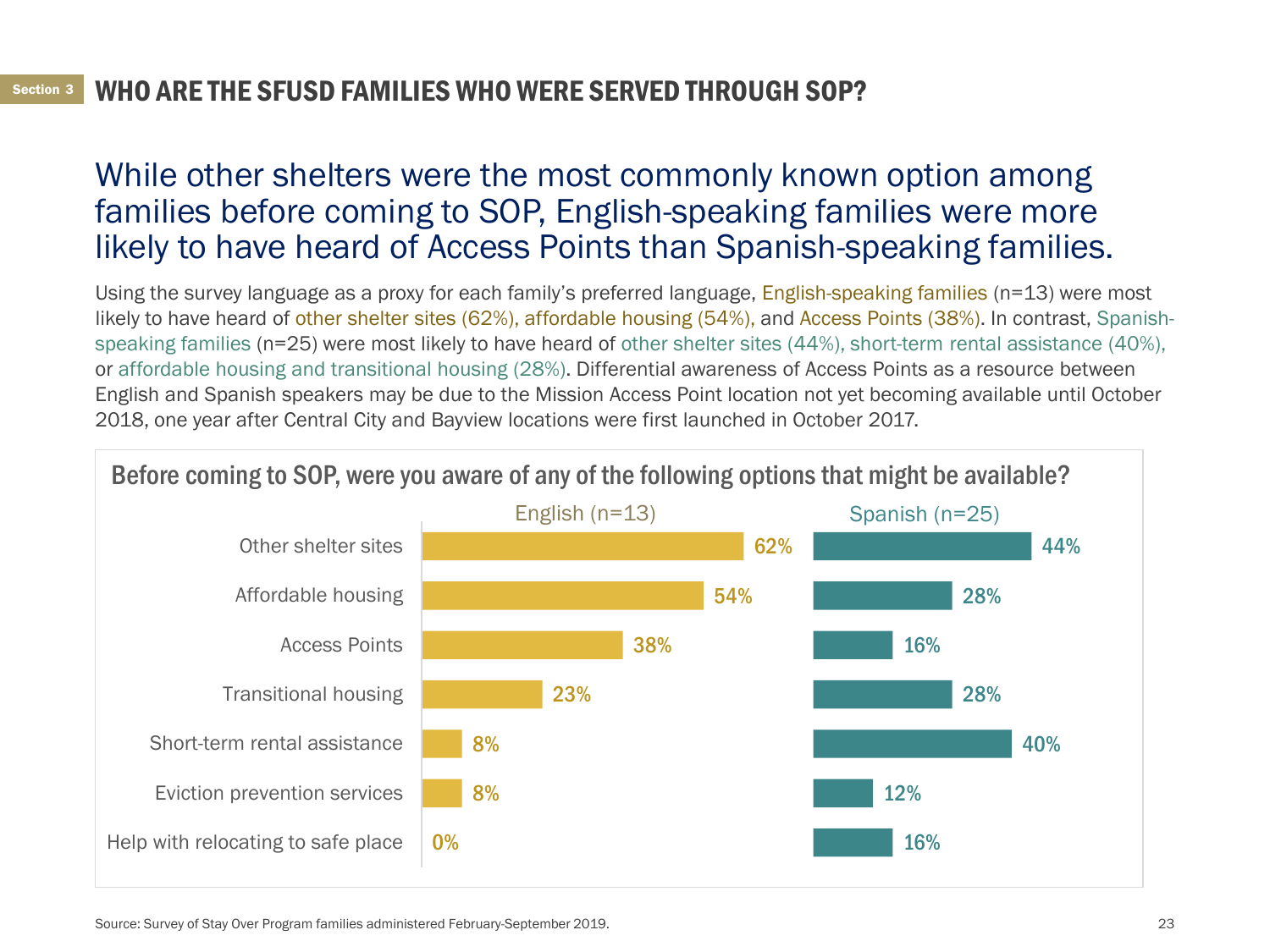## In the survey, most families reported being treated well by staff and feeling safe at SOP.

Consistent with other shelter surveys, respondents were asked how they were treated by staff and how safe they felt at SOP. In general, staff treatment and safety concerns tend to drive the majority of shelter grievances at shelters. More than 90% of survey respondents reported that SOP staff treated them as "Excellent" or "Good" in the first survey (n=38). After families had stayed two weeks or more, families were then invited to participate in a shorter second survey to assess any changes in experience. In the second survey (n=19),\* this percentage decreased to 78% of survey respondents reporting that program staff treated them "Excellent" or "Good". Nearly 7 out of 10 families responding to the survey reported feeling "Very Safe" at SOP in both the first and second surveys.



Source: Survey of Stay Over Program families administered February-September 2019.

\* Fewer families completed the second survey than the first survey, which may be attributed to the survey being optional, families exiting from SOP within two weeks, or families staying overnight at SOP at variable/irregular frequencies which made a follow-up survey difficult to administer.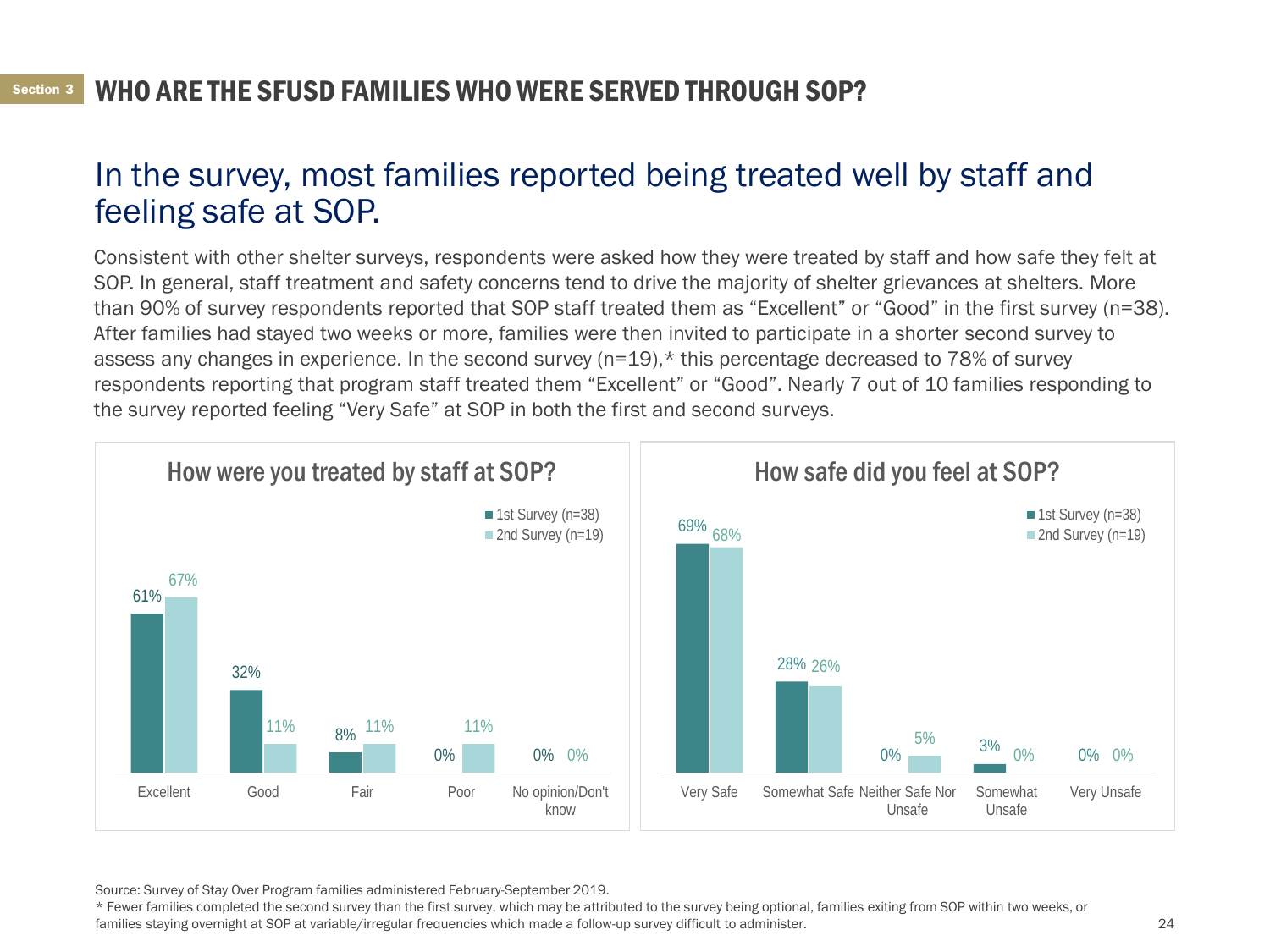## Nearly all surveyed families reported that their child really liked (or felt very comfortable) staying at SOP.

In both the first and second surveys, nearly 9 out of 10 families responding to the survey reported that their child really liked (or felt very comfortable) or sort of liked (or felt slightly comfortable) staying overnight at SOP.

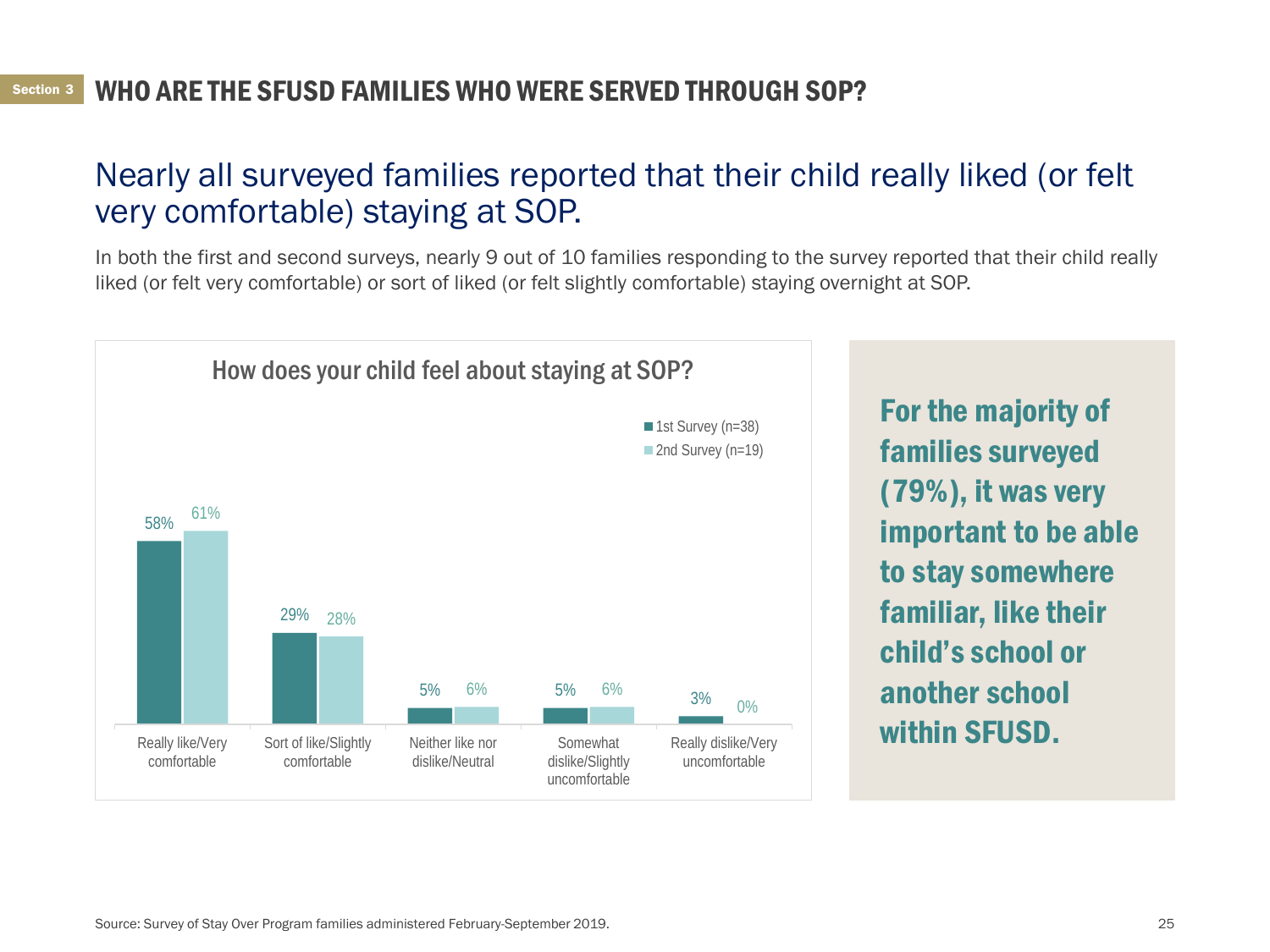### Interviews with four SOP families who stayed overnight for at least two months revealed key strengths of the program.

SOP provided a reliable space to sleep and receive a warm meal when families had no other options.

School-based referrals were key linkages for connecting families to SOP.

While the four families were staying in different situations prior to SOP, all reported they decided to stay overnight at SOP because they had no other options. Two families had experience with other City services, while the other two were new to the City's supportive housing services. For all families, SOP provided a space to sleep, showers, and meals. Parents shared that SOP allows their children to get to school on time. Reliably having shelter and meals helped families have one less thing to worry about.

For two families, parents reported learning about the SOP directly from their school social worker. In one of those cases, a teacher knew her student's family was struggling to find a place to stay and connected the family with the school social worker. Another family had heard about SOP through BVHM's "Noticias" parent bulletin. All families connected with their school social worker as part of SOP.

The Community and Family Engagement Coordinator's warm connection with families has been critical for engagement.

Families recalled their interaction with Dolores Street's Community and Family Engagement Coordinator as an important bright spot in their experience. Families shared that the Coordinator welcomed and encouraged all families, spent time with all the children, and helped families adapt to SOP. One family that has exited from SOP shared that they are still in contact with the Coordinator.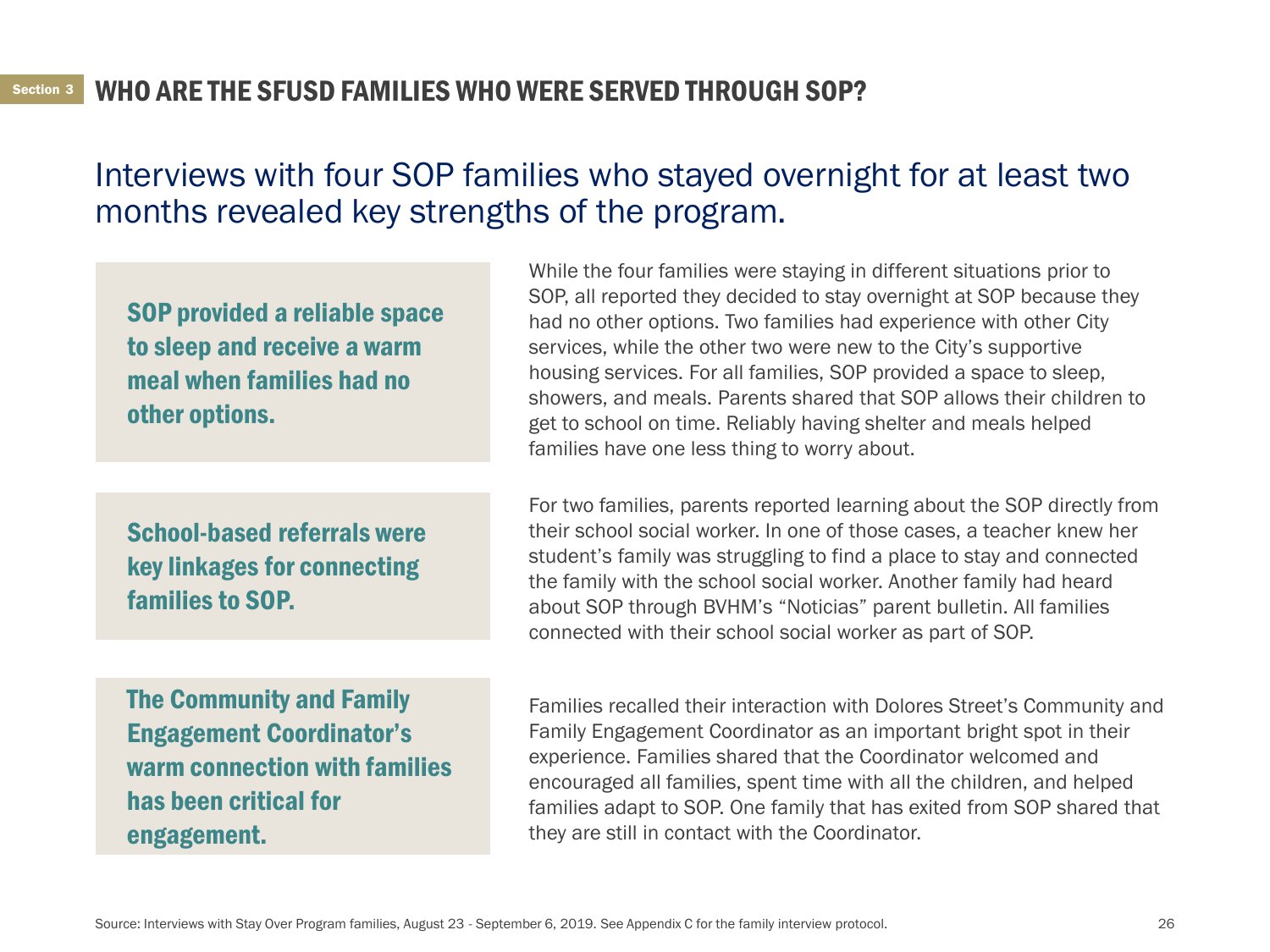### While all four families were grateful for SOP, families reported some challenges with the space, staff, and navigating the system.

Current program setup and limitations with the physical space affect families' experiences.

Families noted specific concerns that impacted their experience, including limited storage space and no secure place for families to park cars. They appreciated having their own personal area, but two families shared that they had to set up their own cots and sleeping spaces on occasion. One family also cited cleanliness (i.e., mice and bathrooms) as issues.

Some staff may lack sufficient training on engaging with families equitably, which has led to negative interactions.

The processes within the shelter system and trying to connect to more stable housing is difficult to navigate.

Two families shared that negative experiences with select SOP shelter staff impacted their stays at SOP. They reported that certain shelter staff lack professionalism, exhibit favoritism for some families, and enforce shelter rules inconsistently. These families also shared that some staff seem to not know how to successfully and compassionately interact with families.

Families reported that seeking more permanent housing is a "waiting game" and "people get bounced from place to place." All four families connected with an Access Point and described experiencing significantly different treatment based on the Access Point visited, where some locations were more helpful than others. In addition, one family expressed that the complaint process felt opaque and that nothing seems to have changed even after submitting several complaints.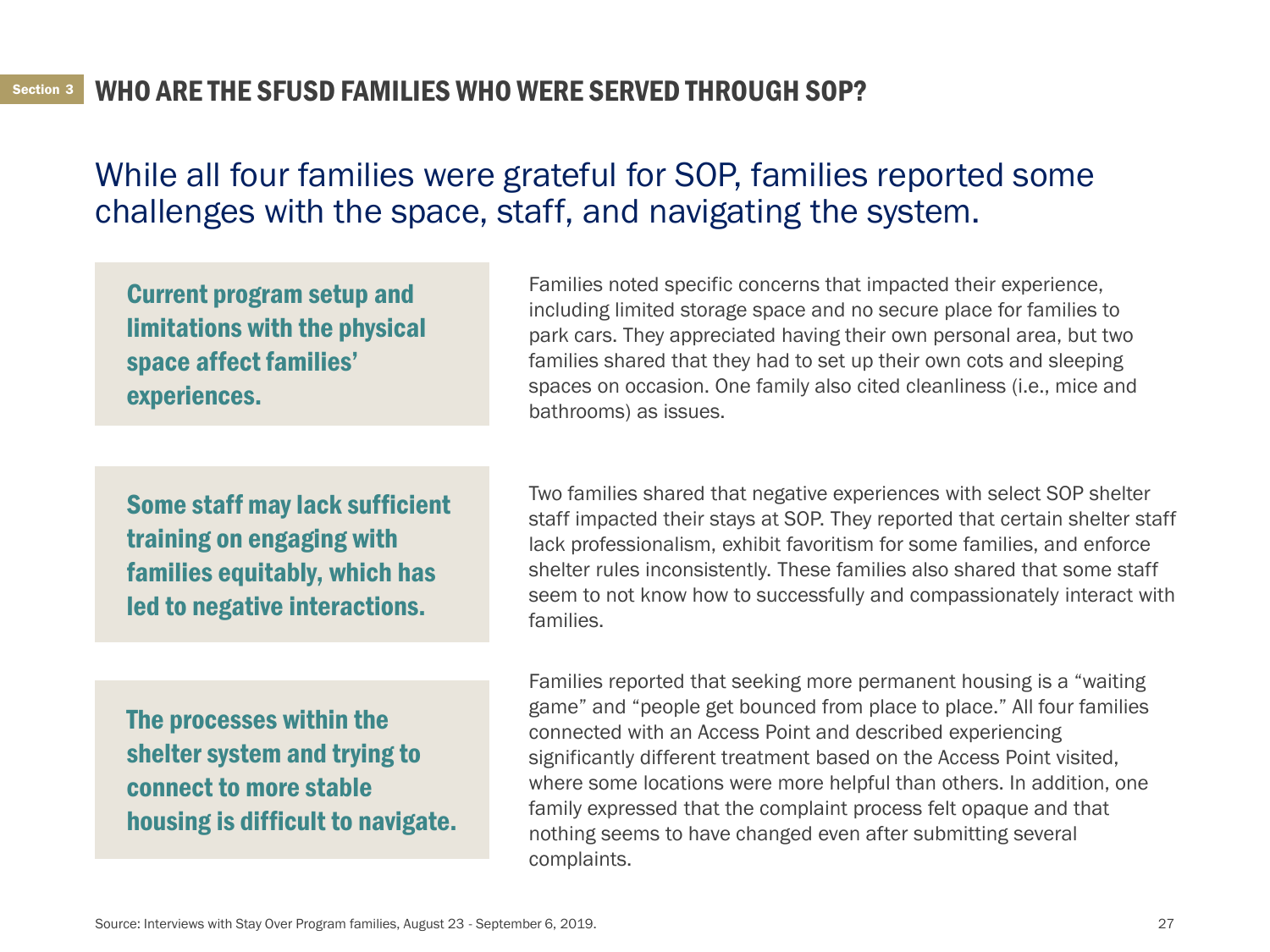# Section 4.

What are the service connection and housing outcomes for families staying at SOP?

### Overview of the section

- Connections to Access Points
- Exits from SOP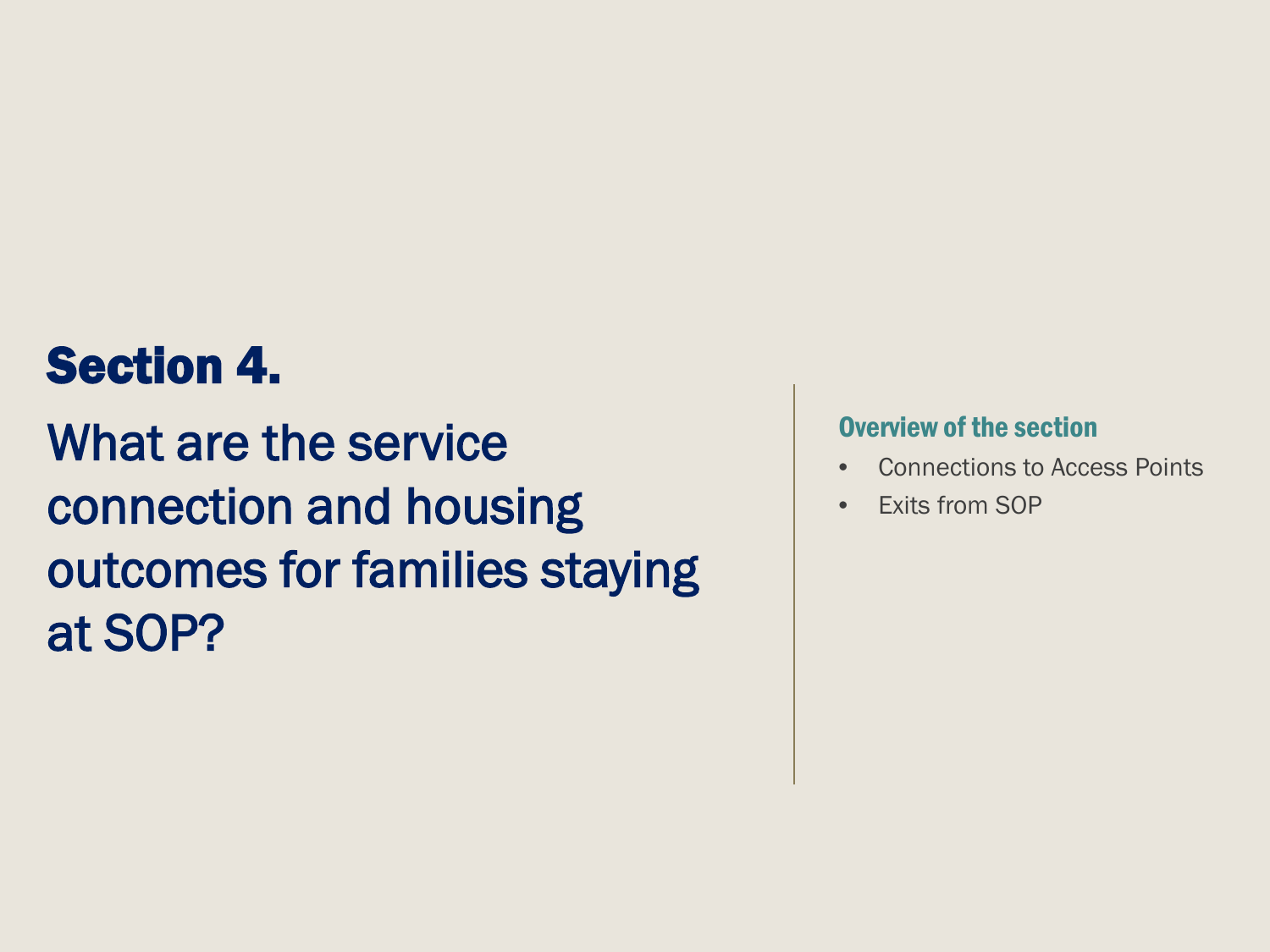### WHAT ARE THE SERVICE AND HOUSING OUTCOMES FOR FAMILIES STAYING AT SOP? <sup>4</sup>

## Nearly all SOP families were assessed at an Access Point to determine what resources may be available to each family.

Fifty-six out of 59 families (95%) were assessed at an Access Point since SOP launched in November 2018. Of the 55 SOP families who stayed overnight, 29 of those families (53%) connected to an Access Point for an assessment before or on the first date of their stay at SOP. Access Points are part of HSH's Family Coordinated Entry system, the community link for families experiencing homelessness to connect with San Francisco's overall system of supportive housing programs and services. At an Access Point, families are offered a continuum of services (from problem solving to housing referral) and move across different available resources, based on each family's eligibility and needs.

#### ELIGIBILITY ASSESSMENT

Families are assessed for whether they qualify as a San Francisco family experiencing homelessness, based on:

- SF residency
- Homelessness
- For SOP, must have a student enrolled in SFUSD

#### PROBLEM SOLVING

Access Point staff work with families to explore housing options that could become stable (e.g., with some financial support). The goal of problem solving is to help families end their experience of homelessness without the need for long-term support.

#### SHELTER REFERRAL

Families experiencing homelessness who are unsheltered can be referred for available individual room shelters, which offer families more privacy than in congregate shelter settings like SOP or First Friendship.

### HOUSING REFERRAL

For families whose housing needs cannot be addressed through problem solving, families are referred for available housing based on barriers to housing, vulnerability, and length of homelessness.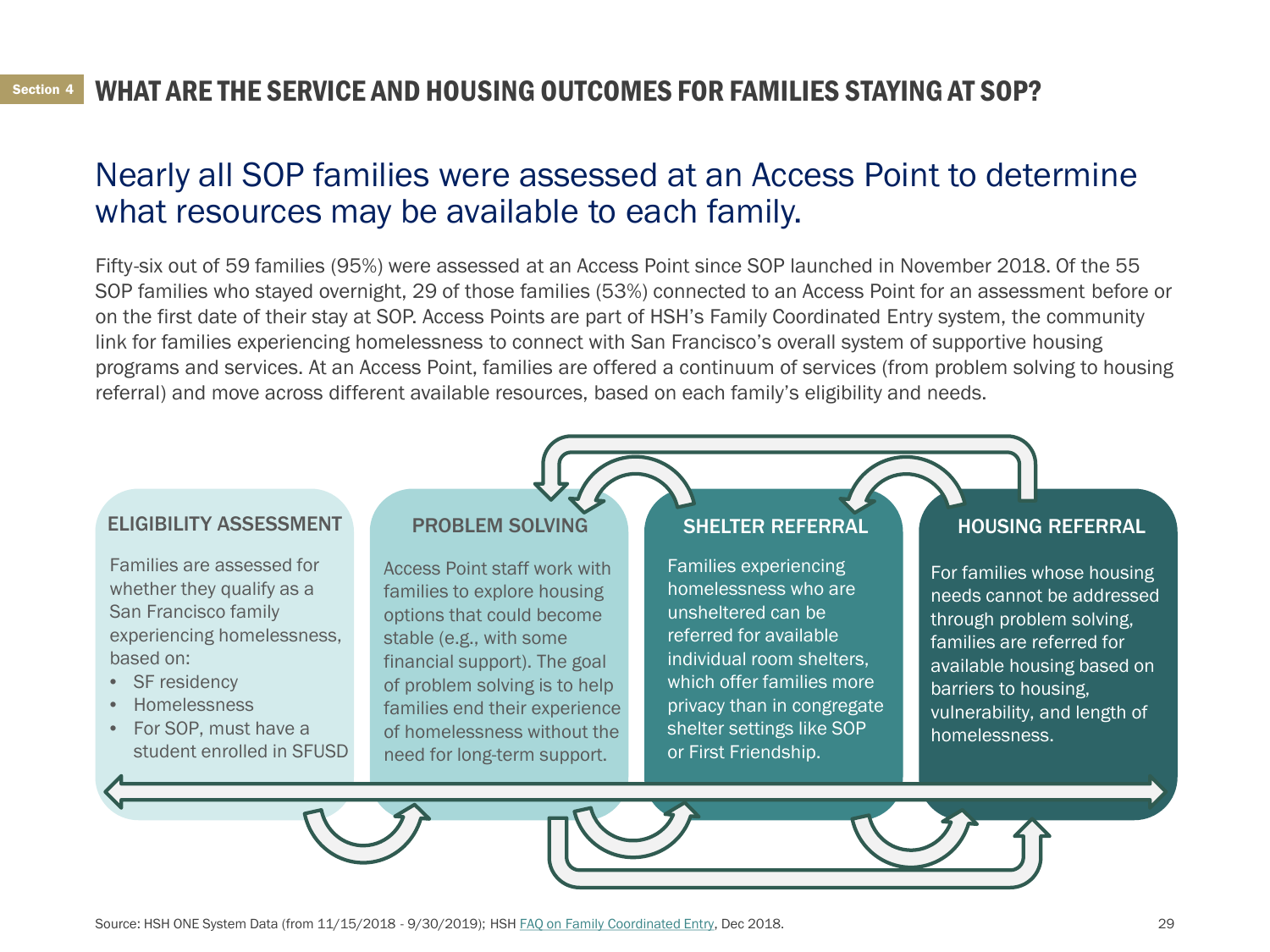# Nearly two-thirds of families who have stayed at SOP have exited from the program to their next placement on the path to secure housing.

Thirty-six families (or 122 individuals) out of 55 total families staying overnight have exited from SOP as of September 30, 2019 to their next placement option. As individuals within a household may have different placements, we looked at placements by individual. Of those 122 individuals that have exited, 40% of individuals moved onto other temporary shelter placements, including individual room shelters and transitional housing.

What was the next placement for SOP individuals who have exited?

# 50 111

### Temporary placement (includes individual room shelters and transitional housing)<br>พุทพิพพ์ที่พิพพ์ที่พิพพ์ที่พิพพ์ที่พิพพ์ที่พิพพ์ที่พิพพ์ที่พิพพ์ที่พิพพ์ที่พิพพ์ที่พิพพ์ที่พิพพ์ที่พิพพ์ที่พิ 42

No exit interview completed

# 12 \*\*\*\*\*\*\*\*\*\*\*\*

**Other** 

#### *^^^^^^^^^^^^^* q

Staying with friends on temporary basis

6 11111

Client rental with or without housing subsidy

ቀቀቀ 3

Other emergency shelter

Following their stays at SOP, many families moved onto another temporary shelter placement, which includes individual room shelter and transitional housing with additional supportive services and can be more stable for families than the congregate setting.

Source: HSH ONE System Data (from 11/15/2018 - 9/30/2019).

\* Other includes exit destinations marked as Other, HOPWA funded project to permanent housing, host home (non-crisis), and staying with family permanently.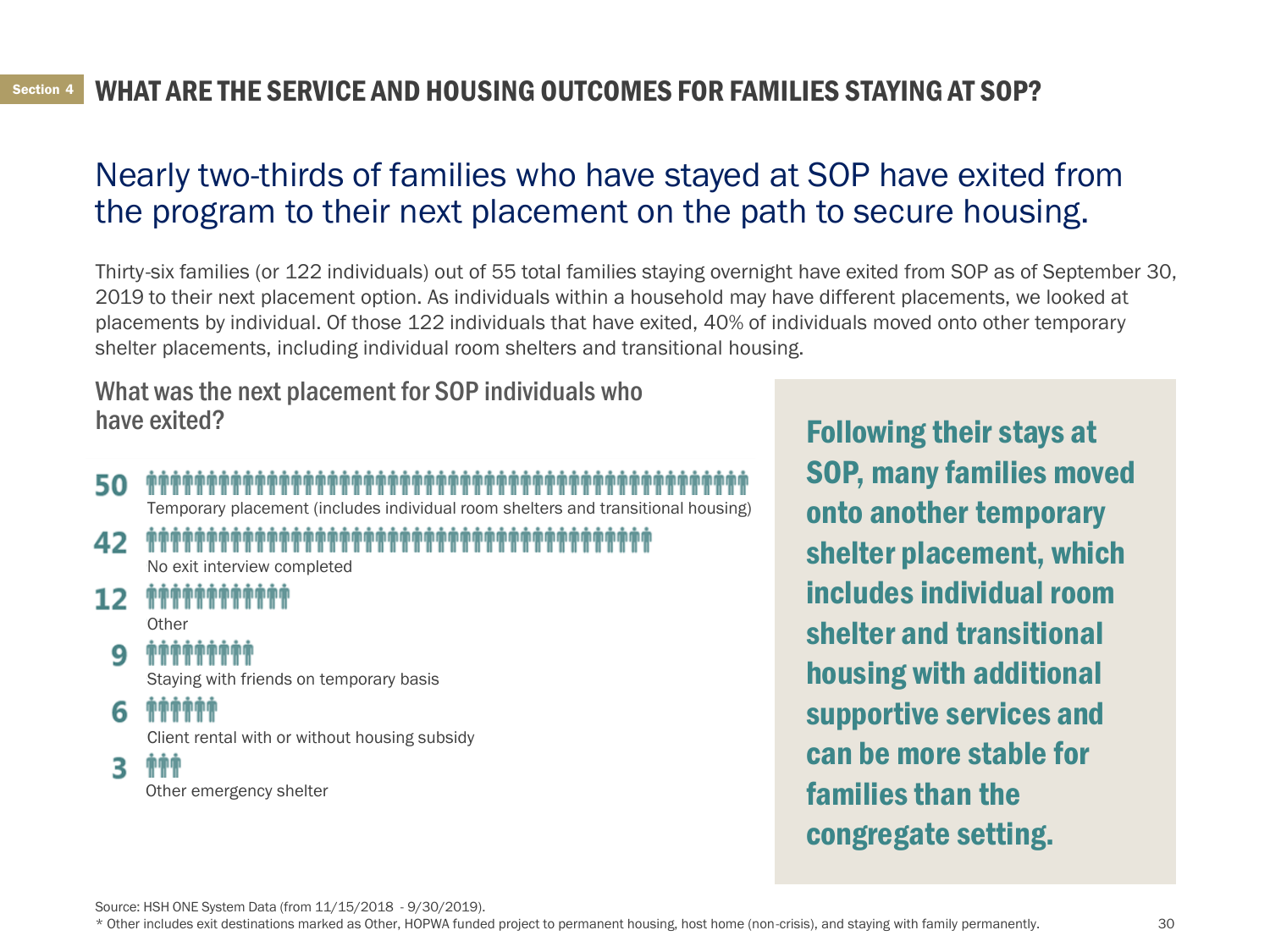# Section 5.

How does SOP compare to traditional congregate shelters to support families experiencing homelessness or housing insecurity in San Francisco?

### Overview of the section

- SOP on HSH spectrum of family shelters
- Comparing program occupancy and costs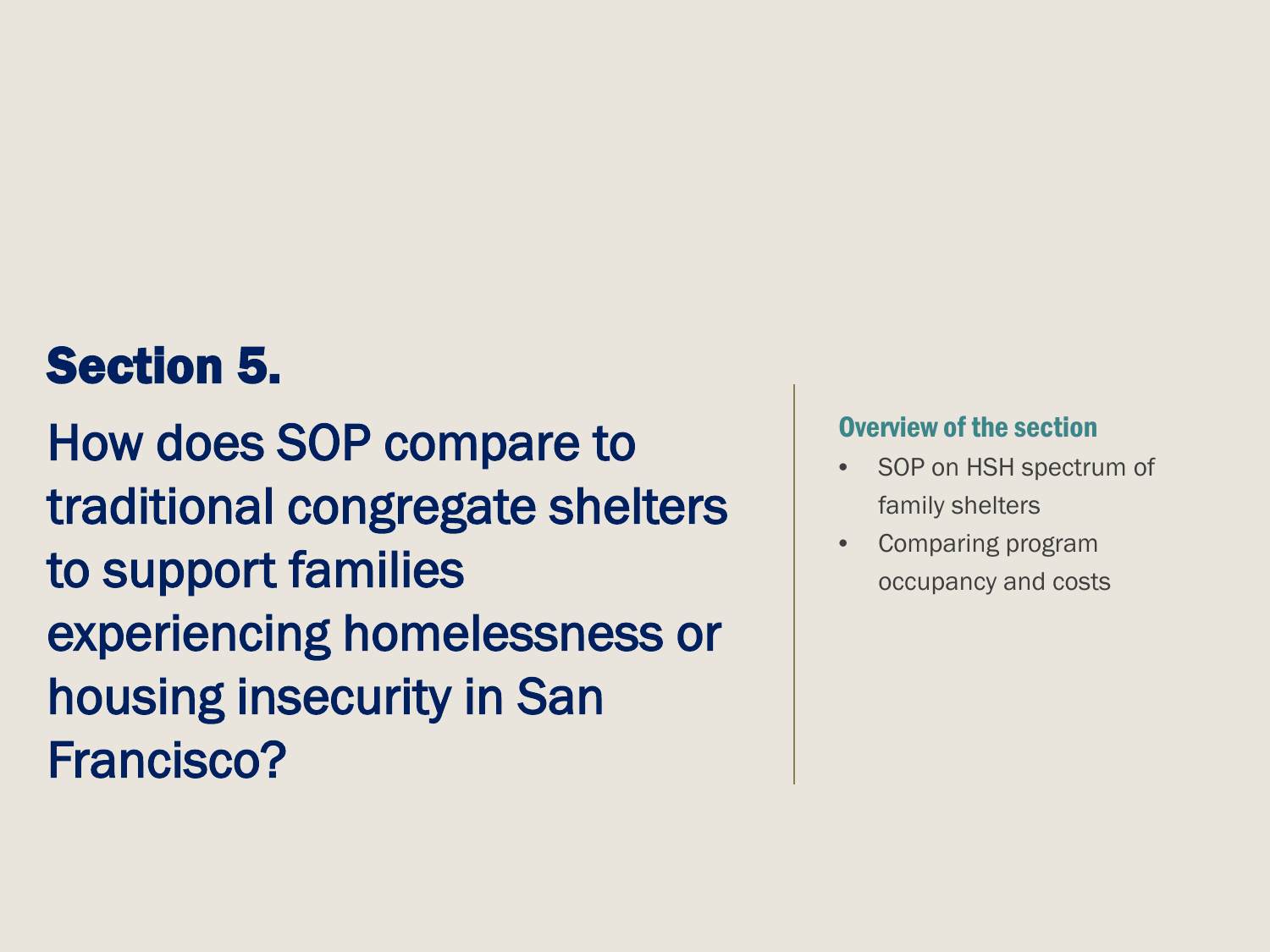#### **Section 5** HOW DOES SOP COMPARE TO TRADITIONAL CONGREGATE SHELTERS FOR FAMILIES? <sup>5</sup>

### Compared to other HSH family shelters, SOP is operationally most similar to Providence First Friendship.

Providence First Friendship (FF) is HSH's lowest-barrier congregate shelter available for families. Unlike some of the other family shelters (like Hamilton), families can stay at FF on a nightly basis without any limits on the number of nights they choose to stay. Although SOP has some different operational features, SOP is also available to families without any limits on number of nights families can stay. FF was therefore selected as the closest available comparison for SOP in this evaluation.

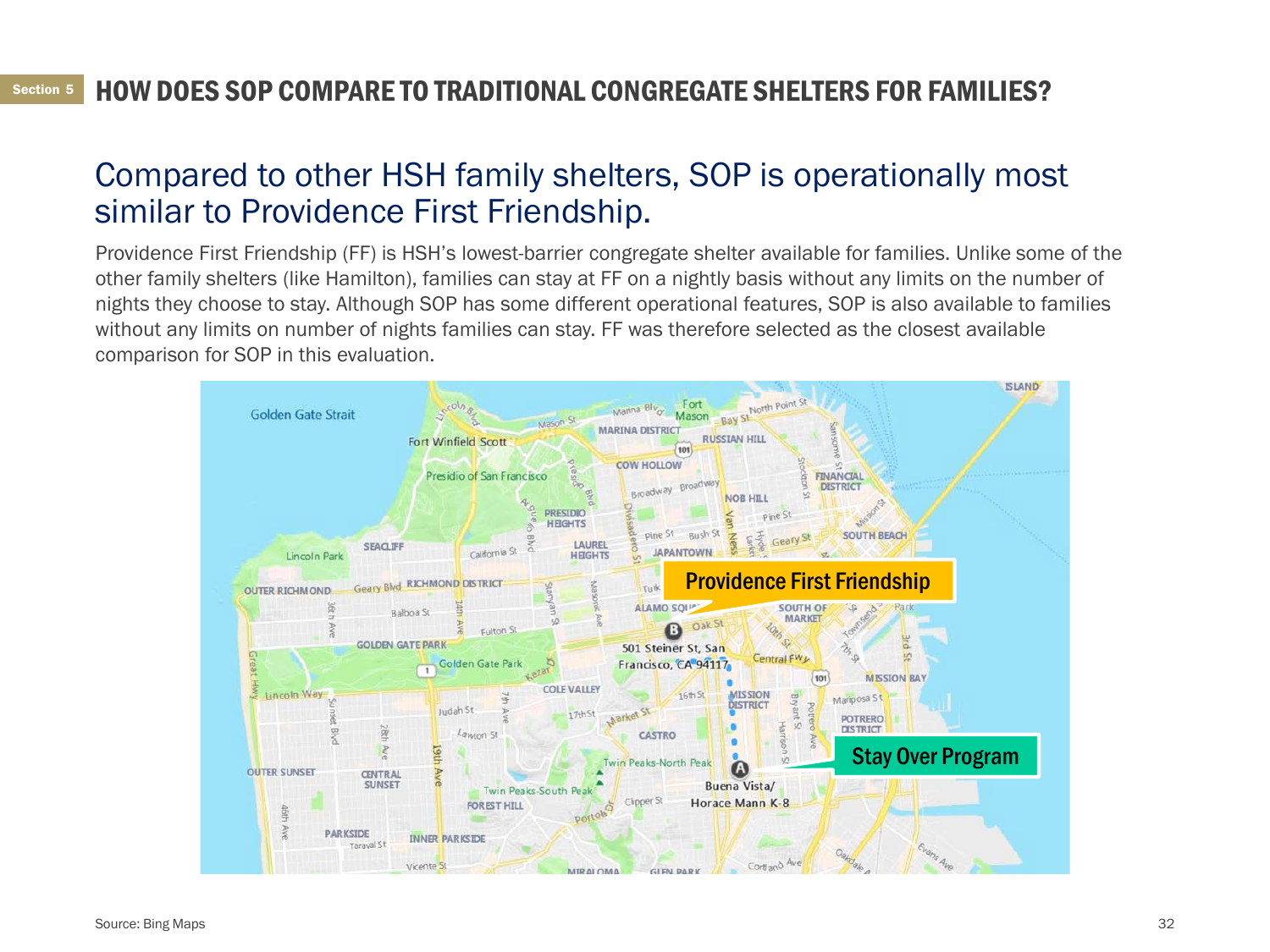While both SOP and FF provide low-barrier emergency shelter services, there are some key differences in populations served and operations.

|                                       | <b>Stay Over Program (SOP)</b>                                                     | First Friendship (FF)                                                                |
|---------------------------------------|------------------------------------------------------------------------------------|--------------------------------------------------------------------------------------|
| <b>POPULATIONS</b><br><b>SERVED</b>   | Families experiencing homelessness with at<br>least one student enrolled in SFUSD  | Families who are experiencing homelessness                                           |
| LANGUAGE<br><b>SERVICES</b>           | Yes (Spanish)                                                                      | <b>No</b>                                                                            |
| <b>ELIGIBILITY</b><br><b>CRITERIA</b> | Homelessness defined per SFUSD criteria,<br>including families who are doubled-up* | Homelessness definition does not include<br>doubled-up living situations             |
| <b>SPACE</b>                          | Gym at Buena Vista Horace Mann K-8 School                                          | First Friendship Institutional Baptist Church                                        |
| <b>CAPACITY</b>                       | 60 individuals in families                                                         | 50 individuals in families                                                           |
| <b>HOURS</b>                          | Seven days per week<br>School days: 7pm-7am<br>Weekends/School Breaks: 5pm-10am    | Seven days per week<br>Everyday 3pm-7am                                              |
| <b>REFERRAL</b>                       | Families cannot self-refer; need to be able to<br>verify SFUSD status              | Families can self-refer                                                              |
| <b>RESERVATIONS</b>                   | Reservations available for multiple days at a<br>time; not time-limited            | First-come first-serve on nightly basis; no<br>ongoing reservation; not time-limited |
| <b>FACILITIES</b>                     | • Three showers on-site<br>Option to sleep on mats or cots<br>Secure storage area  | No showers on-site<br>Sleep on <b>mats</b>                                           |

\* Doubled-up includes families who "'couch surf', sleep in garages, or split up their children to stay with friends" per SFUSD's report, *Partnering with Public Schools to End Family* 33<br>Using lagges in Car Famazions (Fahm Source: HSH Contracts, Appendix A documents for Dolores Street-BVHM June 6, 2019 Contract Amendment and Providence-First Friendship March 26, 2019 Contract Amendment. *Homelessness in San Francisco* (February 2016). <https://www.issuelab.org/resource/partnering-with-public-schools-to-end-family-homelessness-in-san-francisco.html>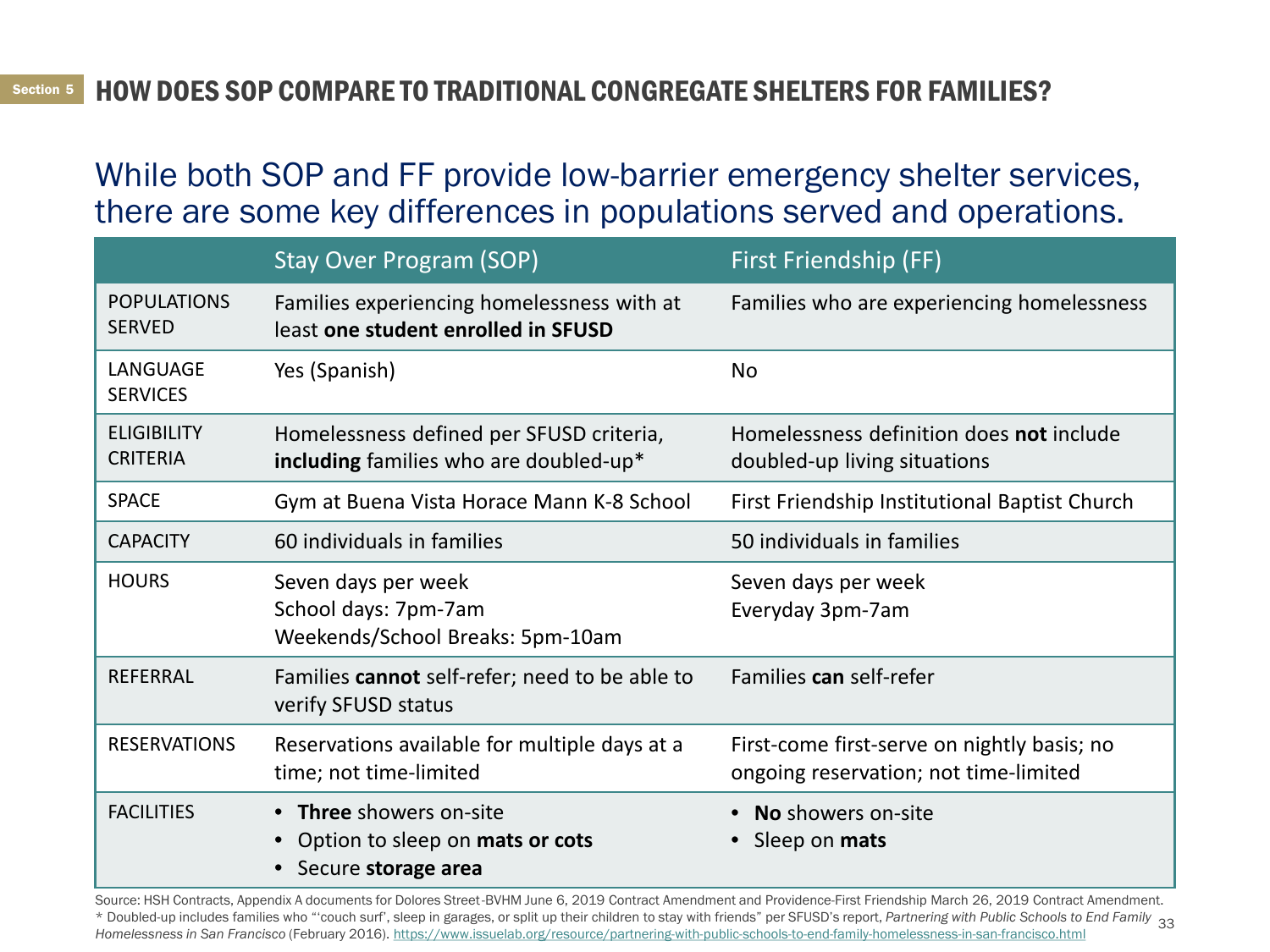### WHAT ARE THE SERVICE AND HOUSING OUTCOMES FOR FAMILIES STAYING AT SOP? <sup>5</sup>

## SOP families stayed a median of 20 days, more than six times longer than families staying at FF.

Both SOP and FF offer families experiencing homelessness a place to stay overnight in congregate setting with no limits on the number of nights they can stay. Families can access FF on a nightly basis, calling each day to reserve their space. While families can also access SOP for the nights they need, they do not need to reserve nightly. Families do not necessarily stay consecutive nights at either shelter. Because a family might stay a subset of the nights for a given time period, we calculated length of stay based on the number of nights that a family checked in as present. We also looked at the range of dates that families engaged with the program (i.e., the difference between the first and last dates they stayed). Although SOP has fewer clients than FF staying overnight and/or connecting to services, SOP clients have longer stays where they are utilizing this resource.

|                                              | Stay Over Program (SOP) | First Friendship (FF) |
|----------------------------------------------|-------------------------|-----------------------|
| Median length of stay (LOS)                  | 20 days                 | 3 days                |
| Median range of days engaged with<br>program | 31 days                 | 6 days                |

## Stay Over Program

**6,000** client-nights\* **193** clients connected to services or staying overnight

# First Friendship

**5,357** client-nights

**449** clients staying overnight

Source: HSH ONE System Data (from 11/15/2018 - 9/30/2019).

\* Client-nights are the total number of nights stayed per client, summed up across all clients to capture both number of clients and level of utilization per client.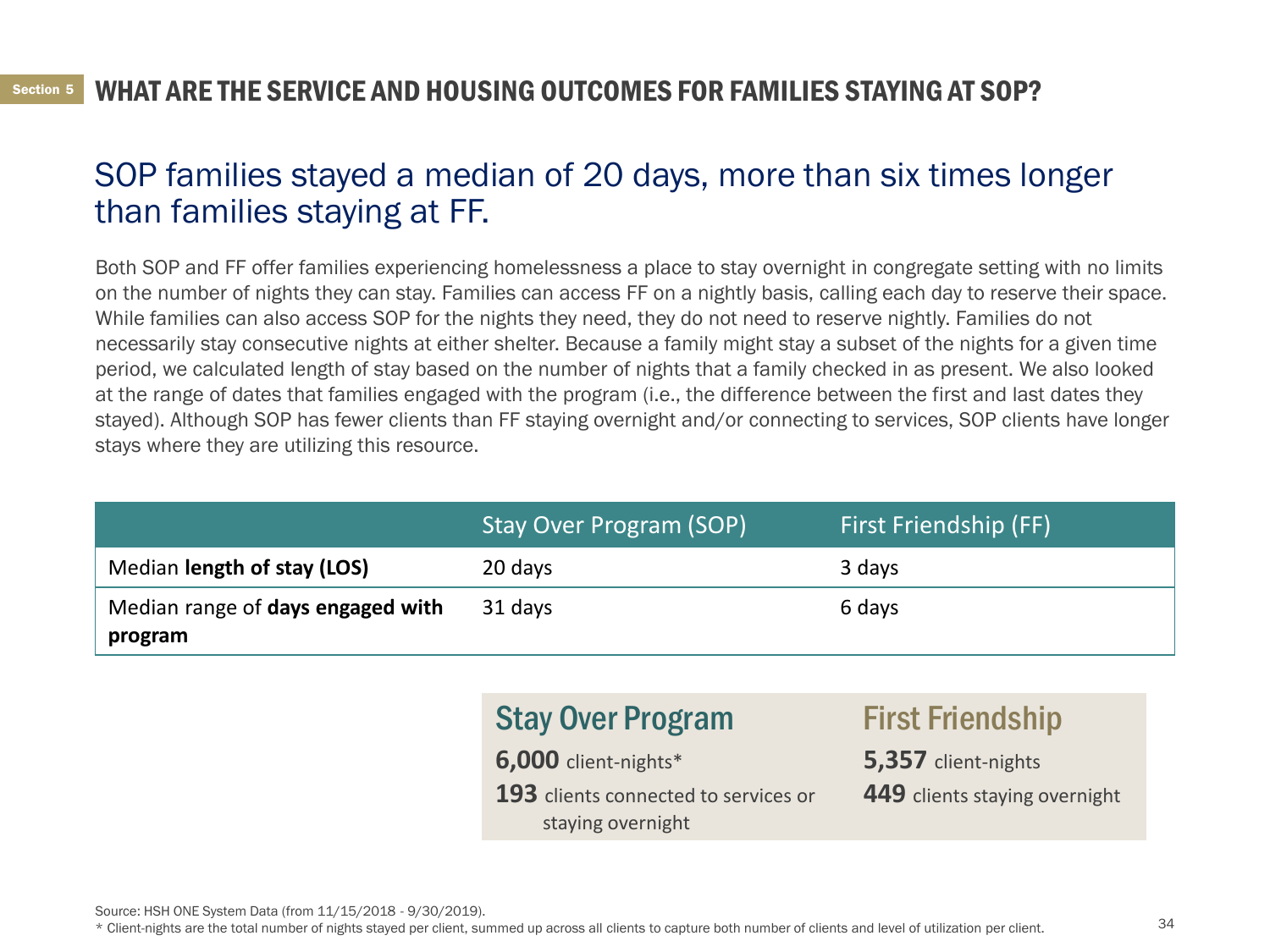### HOW DOES SOP COMPARE TO TRADITIONAL CONGREGATE SHELTERS FOR FAMILIES? <sup>5</sup>

## Average monthly occupancy at SOP increased approximately eight-fold after SOP opened referrals to all SFUSD students in April 2019.

Looking at average occupancy each month, SOP initially had lower occupancy than FF but this gap decreased after SOP opened up to all SFUSD schools. Prior to SOP opening to all SFUSD schools, five families stayed overnight at SOP between November 15, 2018 and April 1, 2019. After SOP opened up to all SFUSD schools in April 2019, 51 families stayed overnight between April 2 and September 30, 2019.\* Occupancy is calculated as the number of clients checked in as present each night, divided by the total capacity. Nightly occupancy at SOP and FF ranged widely: from 0% to 92% at SOP, and from 10% to 106% at FF for the same time period.\*\* By the end of the evaluation period, SOP average monthly occupancy was similar to that of FF. Monthly occupancy levels at both SOP and FF indicate that there is additional congregate emergency shelter capacity for families.

#### 1% 2% 4% 6% 8% 19% 45% 63% 62% 65% 57% 39% 23% 39% 41% 41% 54% 54% 57% 61% 72% 62% Nov Dec Jan Feb Mar Apr May Jun Jul Aug Sep — SOP  $-FF$ SOP opened up to all SFUSD schools

### Average monthly occupancy

Source: HSH ONE System Data (from 11/15/2018 - 9/30/2019).

\* Some families that stayed at SOP during the first wave (11/15/2018 -4/1/2019) continued to stay overnight after SOP opened to all SFUSD schools on 4/2/2019. In total, 55 families stayed at SOP from 11/15/2018 - 9/30/2019.

\*\* Nightly occupancy may exceed 100% during emergency shelter activations.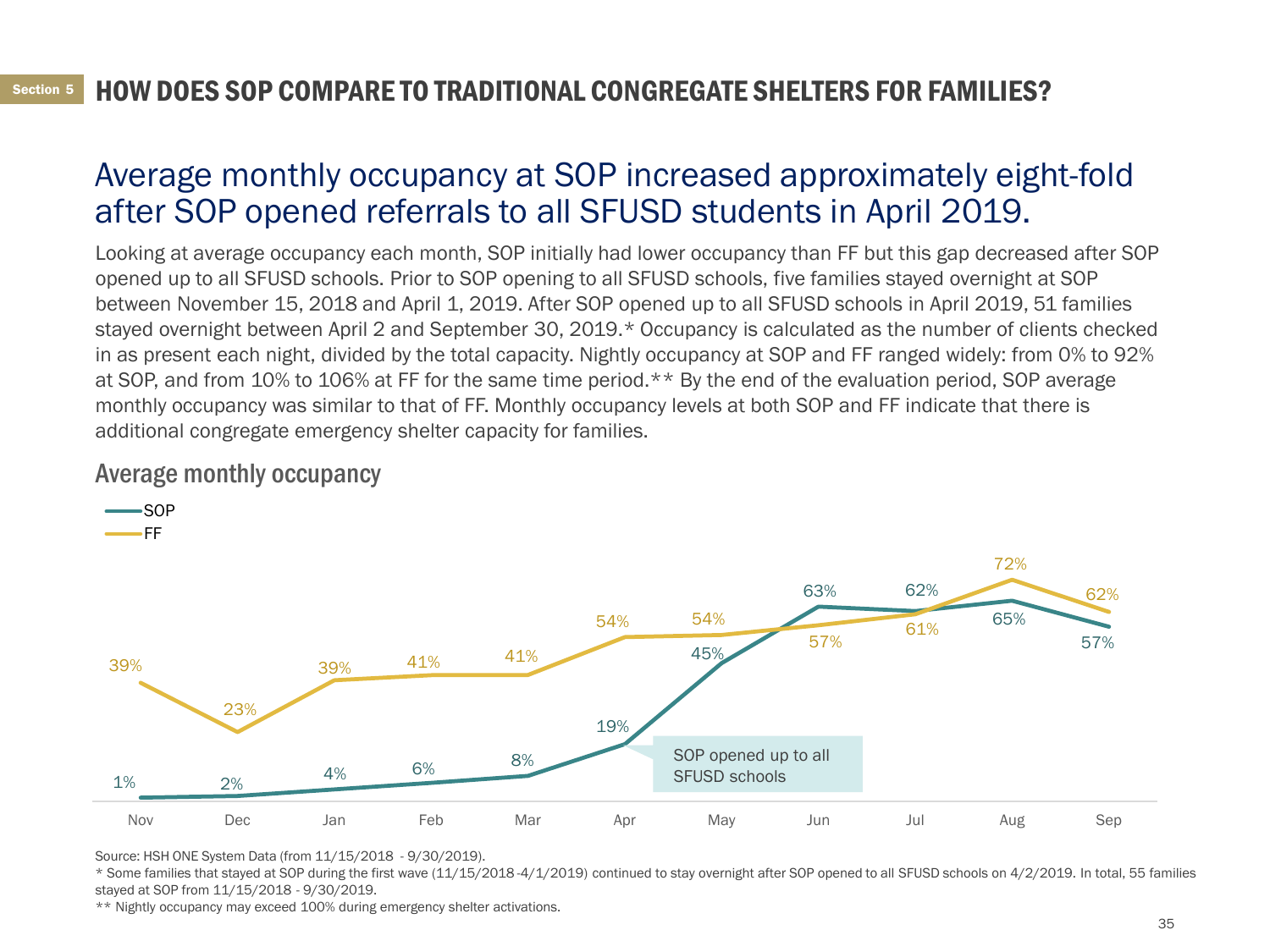### HOW DOES SOP COMPARE TO TRADITIONAL CONGREGATE SHELTERS FOR FAMILIES? <sup>5</sup>

# Compared to FF, SOP has a 21% lower cost per bed per night.

To assess operational costs for emergency family shelters, we looked at cost per bed-night as a measure of the ongoing costs of having a shelter bed available as a resource every night for families experiencing homelessness. Both FF and SOP operate and are staffed independently of occupancy so that emergency shelter services can be available to families if needed. In addition to providing emergency shelter services like FF, SOP also delivers collaborative case management and may connect families to supportive services even if those families do not stay overnight. Cost per bed-night does not factor in these additional linkages made through the SOP model, which may further increase the cost effectiveness of SOP in connecting SFUSD families experiencing homelessness or housing insecurity to services.

|                                                            | <b>Stay Over Program (SOP)</b>                  | First Friendship (FF)                         |
|------------------------------------------------------------|-------------------------------------------------|-----------------------------------------------|
| Total contract cost*                                       | \$1,229,892                                     | \$3,981,123                                   |
| Number of available bed-nights**<br>during contract period | 35,640 bed-nights<br>$(11/15/2018 - 6/30/2020)$ | 91,300 bed-nights<br>$(7/1/2016 - 6/30/2021)$ |
| Cost per bed-night***                                      | \$34.51                                         | \$43.60                                       |

\*\* Available bed-nights are considered those nights that the shelter was operational multiplied by shelter capacity. For SOP, the operational period began Nov 15, 2018. For

FF, the operational period began on their first contract date on July 1, 2016.

Source: HSH Contracts, Appendix B documents for Dolores Street-BVHM Contract and Providence-First Friendship Contract.

<sup>\*</sup> Contract costs cover only ongoing operating expenses, excluding one-time capital and start-up costs where possible, such as sleeping cots, mats, partitions, refrigerator, and storage furniture. As such, the total contract amount here may be lower than the total contract disbursement.

<sup>\*\*\*</sup> Cost per bed-night (or cost per bed per night) is calculated based on contract costs divided by bed-nights.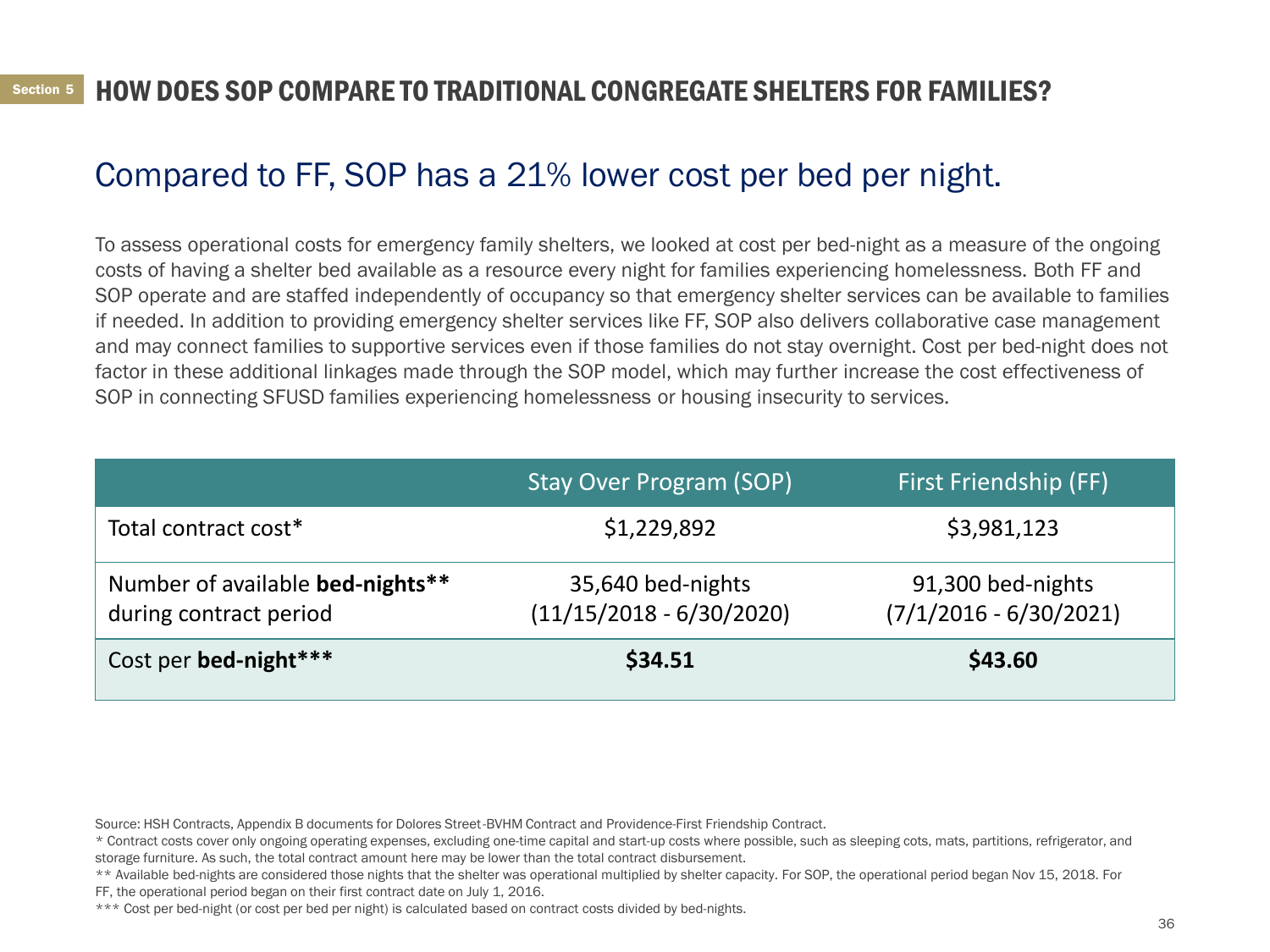# Despite a lower cost per bed per night, SOP's hourly average contracted program cost is \$16 more than FF's, primarily due to shorter operating hours as SOP is constrained by school schedules and programming.

We compared the hourly average contracted program cost as another method for assessing costs. SOP is expected to have a higher hourly program cost than FF based on the total contract amount and projected shelter program operating hours, where SOP has fewer hours available to operate in the shelter space. FF has a higher total number of staff than SOP and a higher percentage of FF staff are funded by HSH (80%) compared to SOP's staff (63%). The table below provides an overview of contract amounts, which may vary from actual invoiced costs. We did not adjust FF's contracted amounts from 2016 for inflation, which would reduce the difference between hourly program costs.

|                                                                         | <b>Stay Over Program (SOP)</b>        | First Friendship (FF)             |
|-------------------------------------------------------------------------|---------------------------------------|-----------------------------------|
| Contract period                                                         | 20.5 months<br>$(10/15/18 - 6/30/20)$ | 60 months<br>$(7/1/16 - 6/30/21)$ |
| Total contract $(\xi)^*$                                                | \$1.22 million                        | \$3.98 million                    |
| Total program hours (Projected)                                         | 8,498 hours                           | 31,025 hours                      |
| Monthly program hours (Average)                                         | 414 hours/month                       | 517 hours/month                   |
| Hourly program cost (Total contract /<br>Total projected program hours) | \$144.73/hour                         | \$128.32/hour                     |
| Total number Of staff (FTE)                                             | 9.00 FTE                              | 13.98 FTE                         |
| Staff funded by HSH (%)                                                 | 5.68 FTE (63%)                        | 11.17 FTE (80%)                   |

Source: HSH Contracts, Appendix B documents for Dolores Street-BVHM June 6, 2019 Contract Amendment and Providence-First Friendship March 26, 2019 Contract Amendment.

\* Contract costs cover only ongoing operating expenses, excluding onetime capital and start-up costs.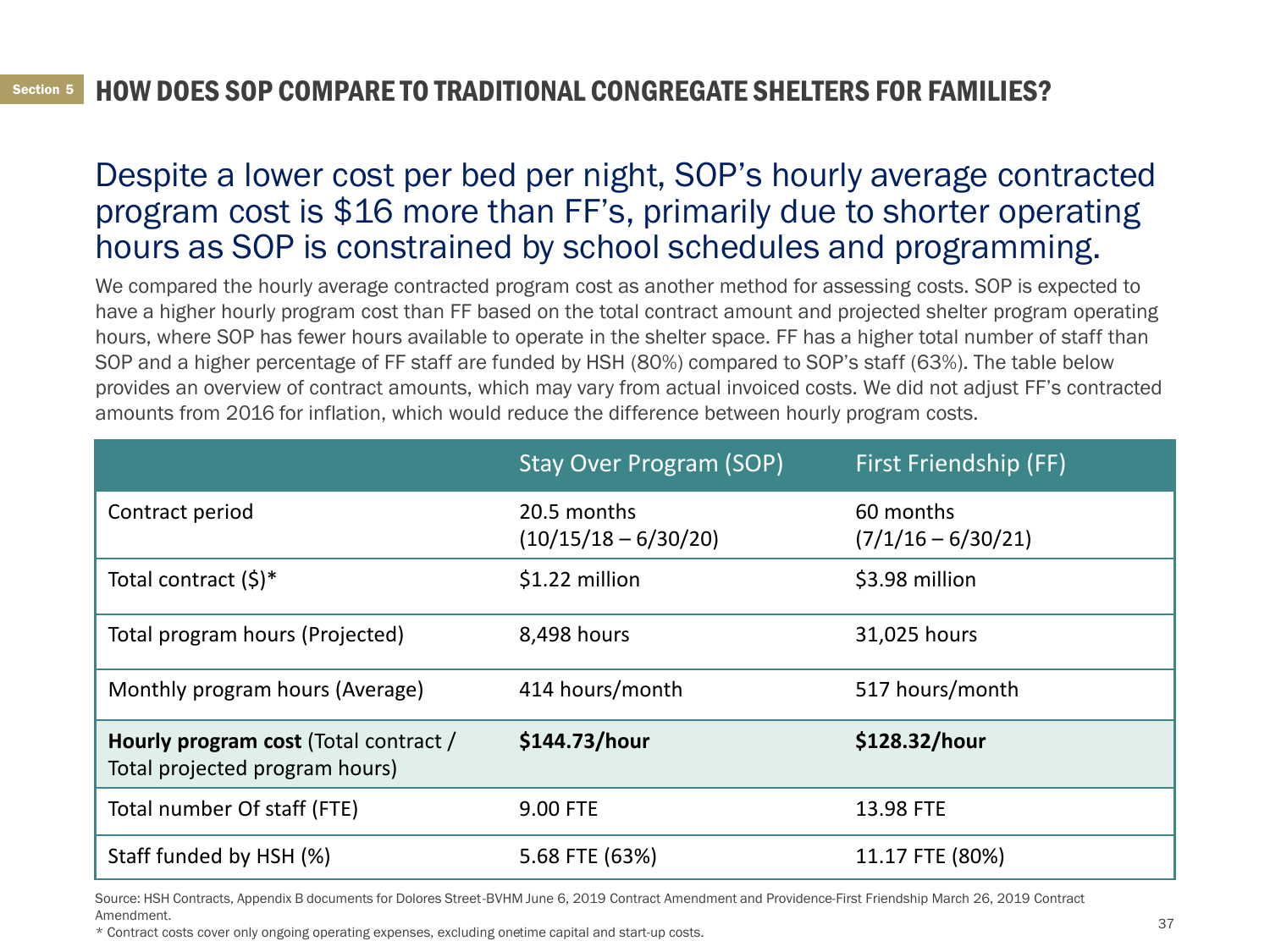### HOW DOES SOP COMPARE TO TRADITIONAL CONGREGATE SHELTERS FOR FAMILIES? <sup>5</sup>

## Given strong SFUSD commitment and support, SOP has a lower proportion of costs associated with the physical space for shelter operations compared to FF.

In comparison to FF, SOP has lower ongoing costs as a percentage of the program's total operating budget\* for property rental and utilities, which may be attributed to shared costs with SFUSD made possible by SFUSD's support in hosting SOP at a SFUSD school site. SOP may have higher insurance costs due to school location. As a new program, SOP's equipment-related costs are due to necessary startup purchases of new equipment and facility items (such as storage furniture); these one-time costs are therefore excluded from this comparison of ongoing operational costs.

|                                               | <b>Stay Over Program (SOP)</b> |           | First Friendship (FF)** |             |
|-----------------------------------------------|--------------------------------|-----------|-------------------------|-------------|
| Salaries and benefits                         | 76.7%                          | \$811,214 | 65.8%                   | \$1,454,653 |
| Rental of property                            | 0.6%                           | \$6,467   | 11.4%                   | \$252,000   |
| <b>Utilities</b>                              | 1.9%                           | \$20,248  | 3.7%                    | \$82,800    |
| Building maintenance, supplies, and<br>repair | 9.4%                           | \$99,478  | 8.6%                    | \$190,341   |
| Food supplies                                 | 5.6%                           | \$58,892  | 5.3%                    | \$116,256   |
| Insurance                                     | 1.7%                           | \$17,489  | 0.4%                    | \$9,000     |
| Other operating costs***                      | 4.2%                           | \$44,170  | 4.8%                    | \$105,690   |

Source: HSH Contracts, Appendix B documents for Dolores Street-BVHM Contract and Providence-First Friendship Contract.

\* Budget composition is calculated by dividing the subtotal for each budget category by total contracted expenditures, excluding the one-time capital and start-up costs where possible and the standard 15% indirect rate.

\*\* For FF, percentages and amounts shown represent contract details for Years 3-5 due to budget modifications following Year 2.

\*\*\* Other operating costs include staff training, travel/transportation, administrative costs (e.g., office supplies, postage, printing), and other client need expenses.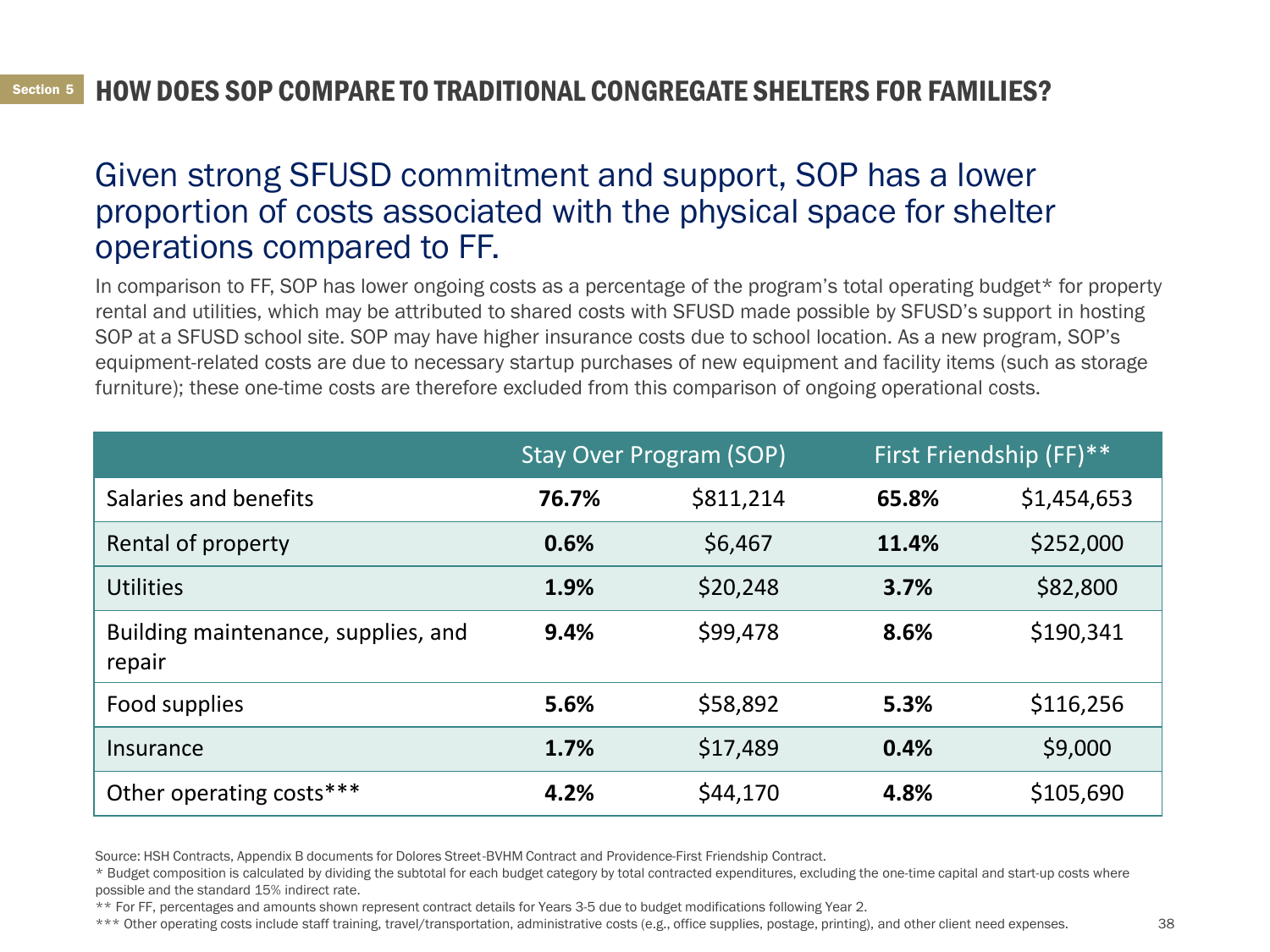# Section 6.

# What are the experiences and perceptions of key stakeholders?

### Overview of the section

- Access Point staff
- Dolores Street staff
- SFUSD wellness staff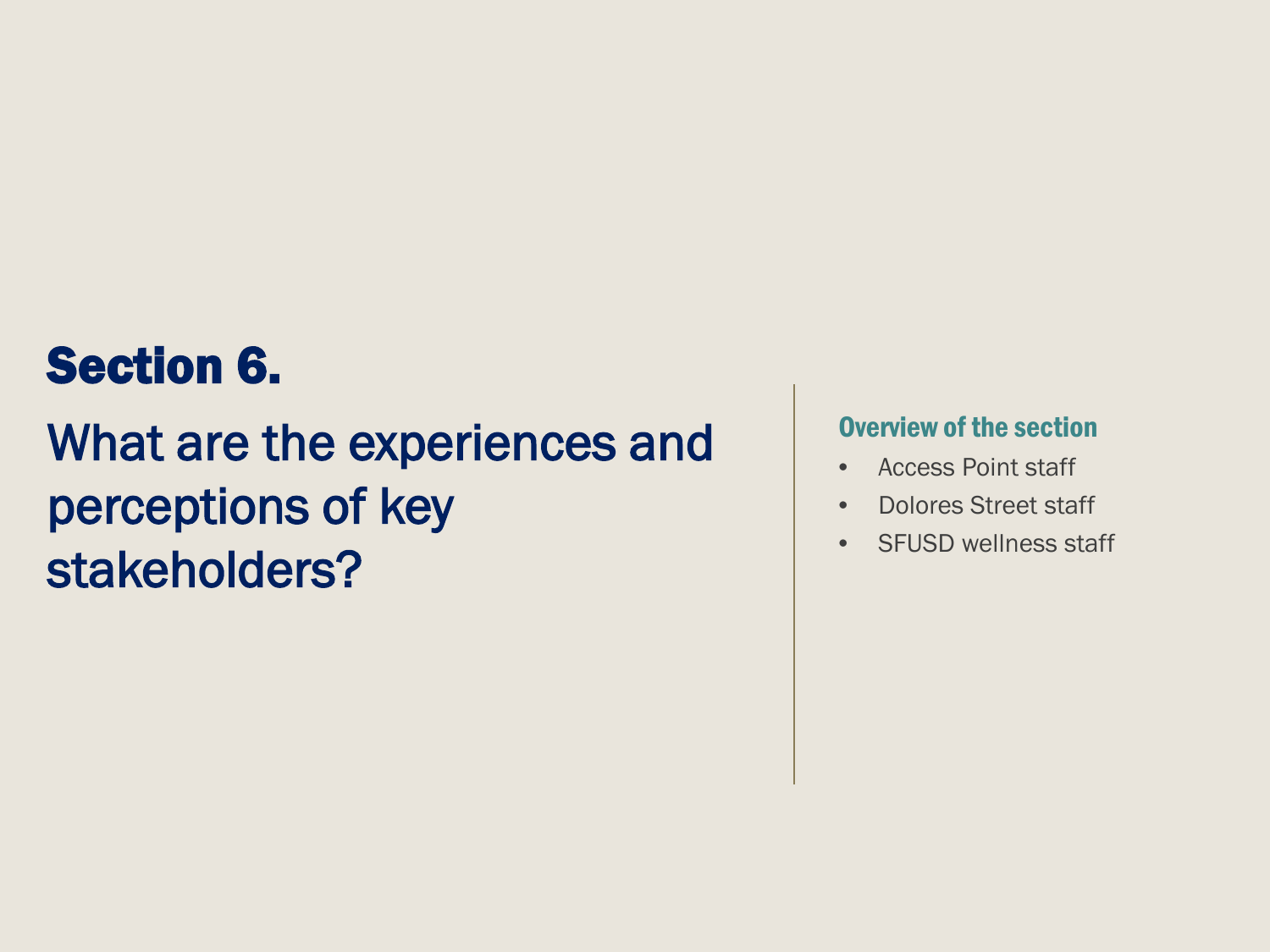#### **Section 6** WHAT ARE THE EXPERIENCES AND PERCEPTIONS OF KEY STAKEHOLDERS? <sup>6</sup>

## Interviews with key stakeholders underscored SOP's innovative features and accomplishments as well as opportunities for improvement.

#### Physical space and school setting • Families feel comfortable staying at SOP because of its space, which offers showers, meals, cots, and some privacy. • Many features of the BVHM school site and physical space helped create a safe, positive environment for families. • SOP feels more like a community than other shelters. • The community's involvement and openness to SOP has been key to the launch and continued success of SOP. • There are some operational constraints, such as limited time for setup and competing maintenance requests leading to delays, related to the gym space being at a school site. • Capacity may become an issue as the program expands. Communication and partnerships • Strong communication between school wellness staff, Dolores Street, and the Access Points has been key for handling increased capacity and are critical to making this program work. • Forming positive working relationships with Access Points has empowered school wellness staff to better case manage and help families navigate the process to find supportive housing resources. Lack of clarity on Access Point roles and services may lead to misconceptions among families about what services they will receive at Access Points. • There have been some gaps in information sharing between partners to verify student eligibility for accepting families into SOP. • The quick program ramp-up and opening to all of SFUSD created some confusion around processes and expectations. **Services** • The flexible model of SOP is able to meet families where they are. • Monolingual families value SOP's Spanish-speaking staff and the high level of support provided. Strengths Challenges • There seems to be a gap in case management for families and scaling up collaborative case management across all SFUSD schools may be challenging. • Staff feel that there are opportunities to improve services by enhancing training and building understanding of Coordinated Entry processes and family shelter and trauma-informed systems. Policies • Open reservation policies meet families where they are, by offering a safe place to sleep when needed. • Current system policies such as family eligibility and shelter pet policies may be barriers to maximizing the pilot program's potential.

Source: Interviews with Access Point staff from Compass Family Services and Catholic Charities, Dolores Street Community Services, and BVHM social worker. See Appendix D for more detail on stakeholder perceptions shared by Access Point and Dolores Street Community Services staff and Appendix E for the interview protocols.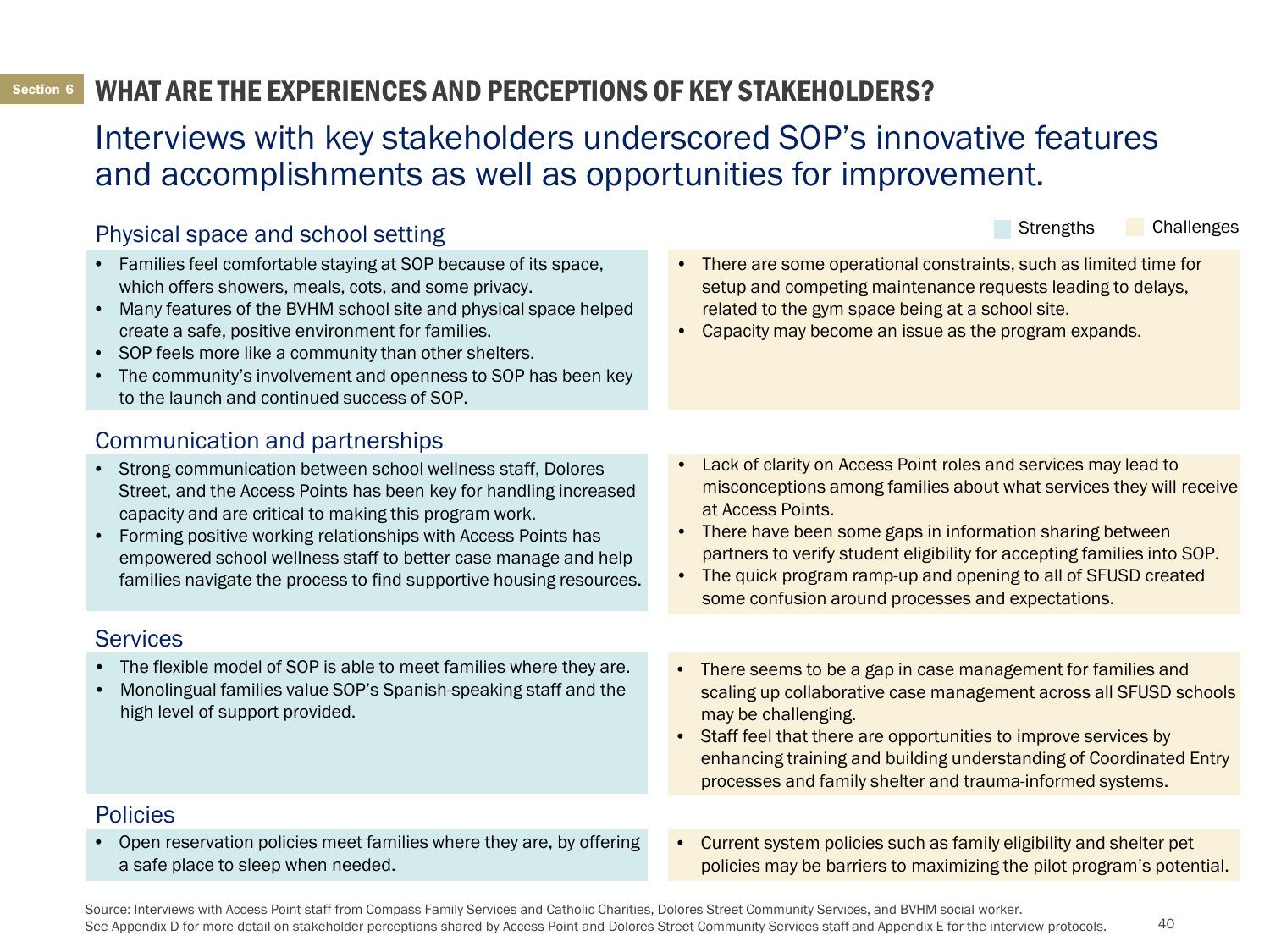### WHAT ARE THE EXPERIENCES AND PERCEPTIONS OF KEY STAKEHOLDERS? <sup>6</sup>

## Of the five SFUSD wellness staff who reported hearing from teachers at their school, they all said SOP made it easier or had no impact on teachers' ability to instruct.

Given SFUSD wellness staff's important role in referring students and their families to SOP and providing case management services, 32 wellness staff from SFUSD schools engaged in SOP were invited to participate in an optional survey during September 2019 to share their perceptions of and experiences with SOP. The survey was completed by eight wellness staff each from different elementary, middle, and high schools, all of whom reported being "somewhat" or "very familiar" with SOP. The majority of wellness staff surveyed referred between one and two students to SOP during the last school year. Given the limited response to this brief anonymous survey, further engagement with school wellness staff will be important to understand their ongoing experiences with SOP and to support continuous improvement of SOP for SFUSD students and families.



Half of the wellness staff surveyed reported that SOP reduced the time they spent working with students on homelessness or housing insecurity, while the remaining half said it did not make a difference.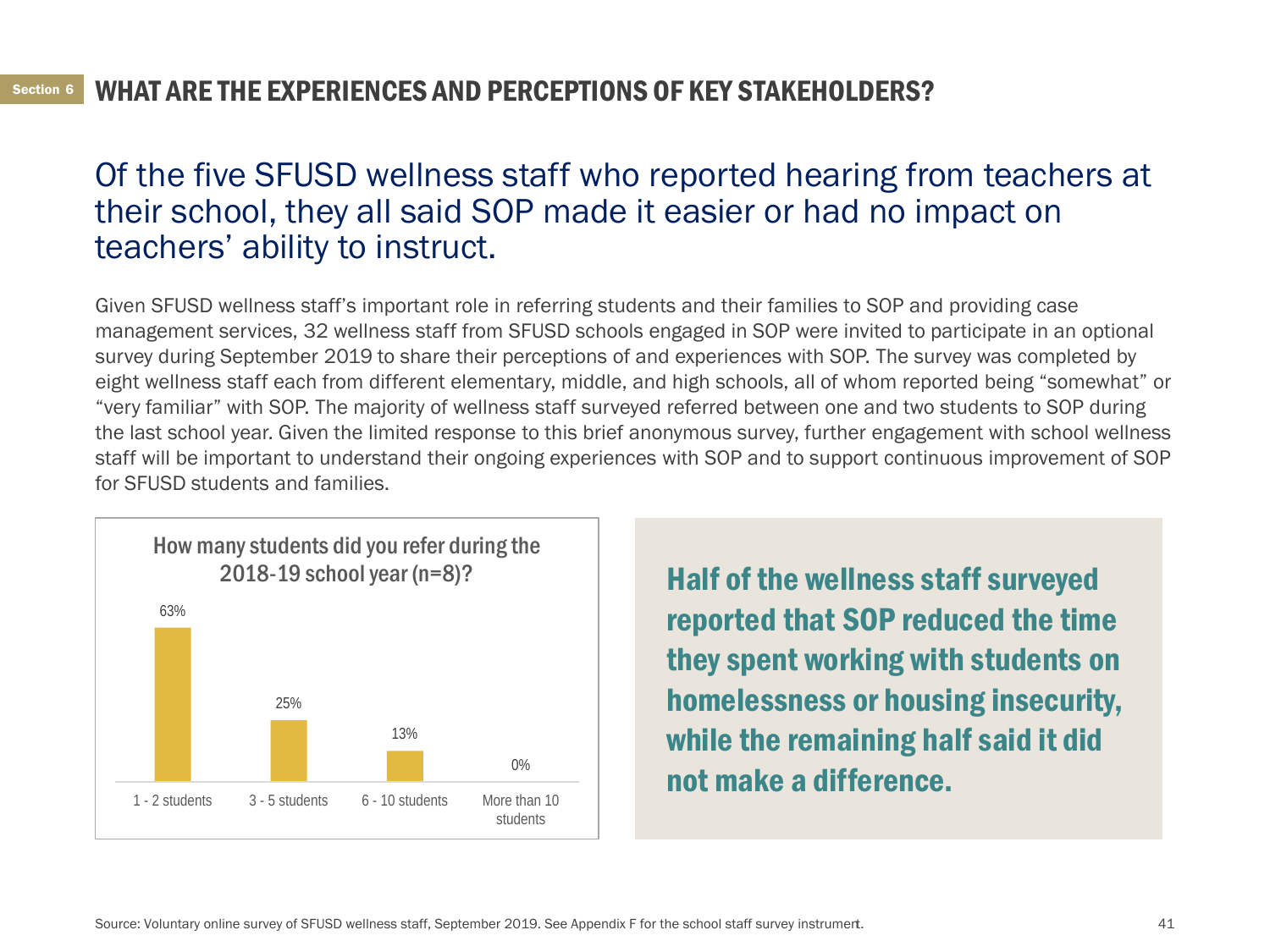# Section 7.

# Conclusions & Recommendations

### Overview of the section

- Conclusions
- Recommendations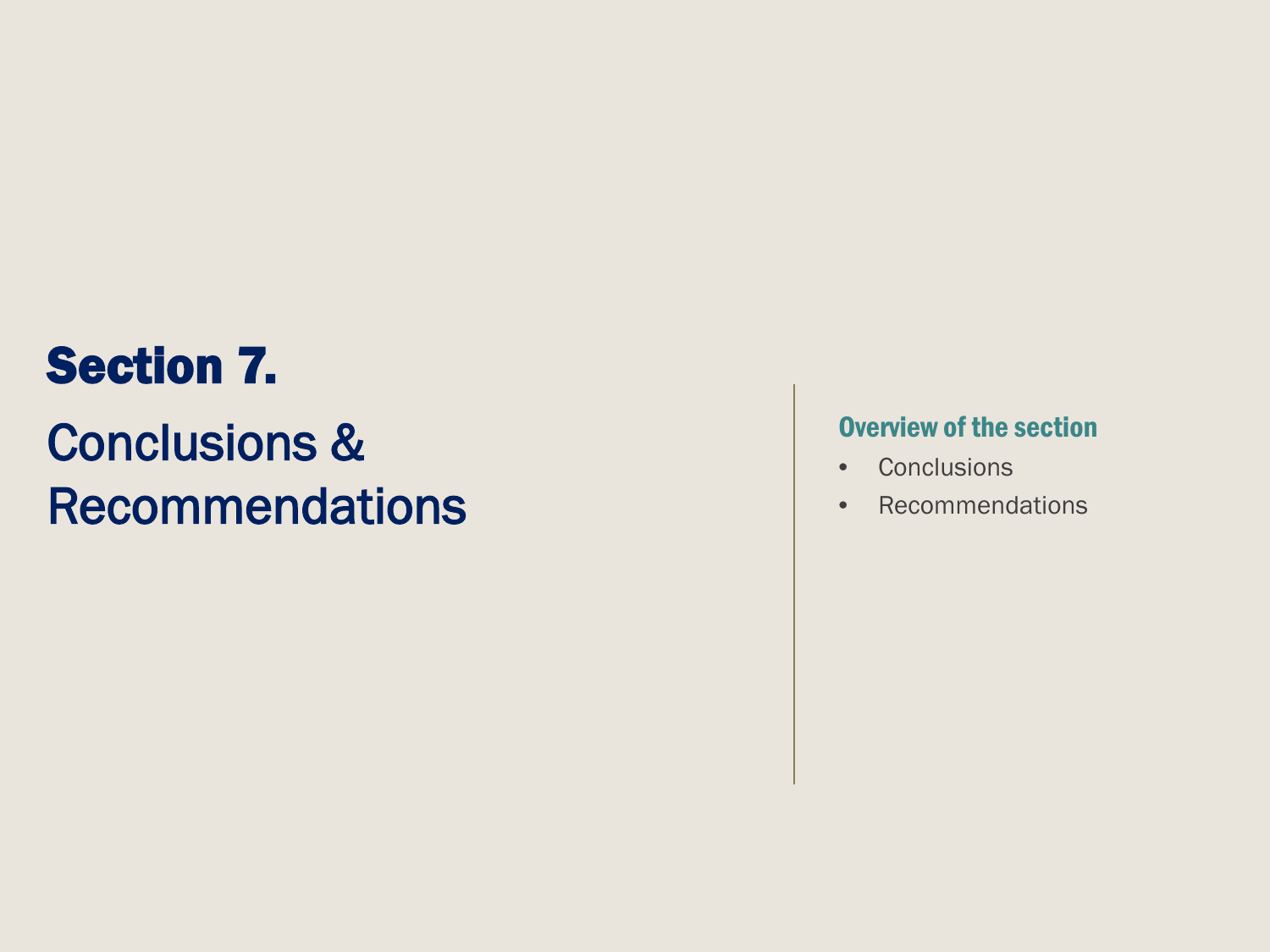### Section 7 CONCLUSIONS

- In a relatively short time as a pilot program, SOP has provided a culturally responsive service that directly meets the needs of SFUSD Spanish-speaking families experiencing homelessness or housing instability for the first time.  $\mathbf 0$ 
	- SOP connected many families who were not previously known to the City, especially families whose primary language is Spanish and were experiencing homelessness for the first time, to San Francisco's overall system of supportive housing programs and services.
	- Since opening SOP to all SFUSD students, average monthly occupancy has increased approximately eight-fold, reaching similar occupancy levels as FF.
	- Families are utilizing SOP in different ways and connecting to other City resources, like transitional housing.
- SOP provides a focused service in the spectrum of HSH services with unique features not present in other shelters. 2
	- SOP not only provides a reliable, safe place to stay overnight but also an enhanced level of support to families with children enrolled at SFUSD experiencing homelessness or housing insecurity.
	- SOP is the first initiative that links the expertise and services of key interagency partners—shelter provider, SFUSD, Access Points, and HSH staff—in an innovative, collaborative model of hosting a family shelter at a school site.
- (R)

Stakeholders used occupancy data to inform the program change to open SOP to all SFUSD schools, which significantly increased program utilization and cost effectiveness.

- SOP has lower costs per bed per night than Providence First Friendship, HSH's lowest barrier congregate family shelter, in part due to its higher capacity.
- Despite a lower cost per bed per night, SOP's hourly average contracted program cost is \$16 more than FF's, primarily due to shorter operating hours as SOP is constrained by school schedules and programming.

### Most families and key stakeholders have had positive experiences with SOP. 4

- Most families had positive experiences and are grateful to have SOP as a place to stay when they need.
- Stakeholders recognize the value of SOP and describe it as a great program and resource for families.
- Dolores Street has created a family-oriented space that has encouraged a sense of community at SOP.
- $\bullet~$  There is strong commitment among SOP partners to continue to make this program work for SFUSD families.  $\quad_{43}$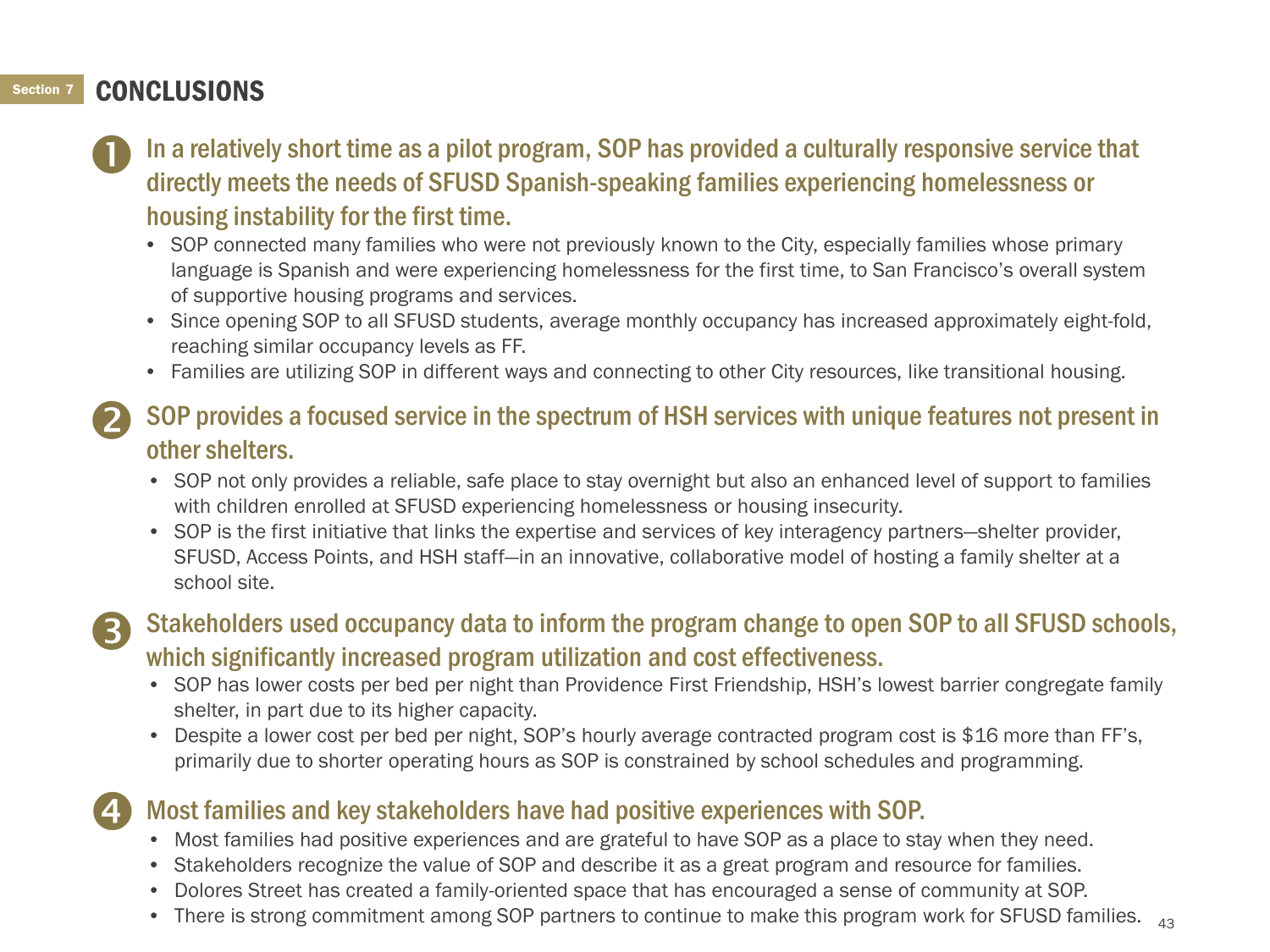### Section 7 RECOMMENDATIONS

We offer the following recommendations to support stakeholders in their continued planning and implementation with the goal of enhancing SOP's operations and services for families.



### Maintain the current capacity and design of SOP given existing utilization levels.

- Utilization data indicates that SOP is appropriately sized in its current capacity of 60 beds to address temporary shelter needs of SFUSD families.
- Continue to monitor program data including utilization, cost-effectiveness, and outcomes to inform any future changes to the model (see Recommendation #2), including replicating or expanding SOP.

### Continue evaluation of process and outcome measures to understand SOP's longer-term effectiveness in connecting families experiencing homelessness or housing insecurity to more stable housing options. 2

- Continue to monitor and compare the following metrics for SOP to other comparable HSH programs: utilization, length of stay, actual invoiced costs, and housing outcomes (including housing referral status, next placement options, and any returns to homelessness within 6, 12, and 24 months).
- Enhance HSH and SFUSD data sharing processes to use data to track longer-term student outcomes (attendance, social/emotional learning, and academic readiness) and assess any impacts of SOP.
- Compare other measures like client satisfaction to other HSH programs across the system.

### Further assess service gaps for people experiencing homelessness who are Hispanic/Latinx. 8

• Most SOP families identified as Hispanic/Latinx and were not previously known to the Homeless Response System, revealing possible unmet needs for this population. Further explore cultural and multilingual needs at Access Points to ensure equitable access to Coordinated Entry as well as outreach and engagement for other parts of the system.